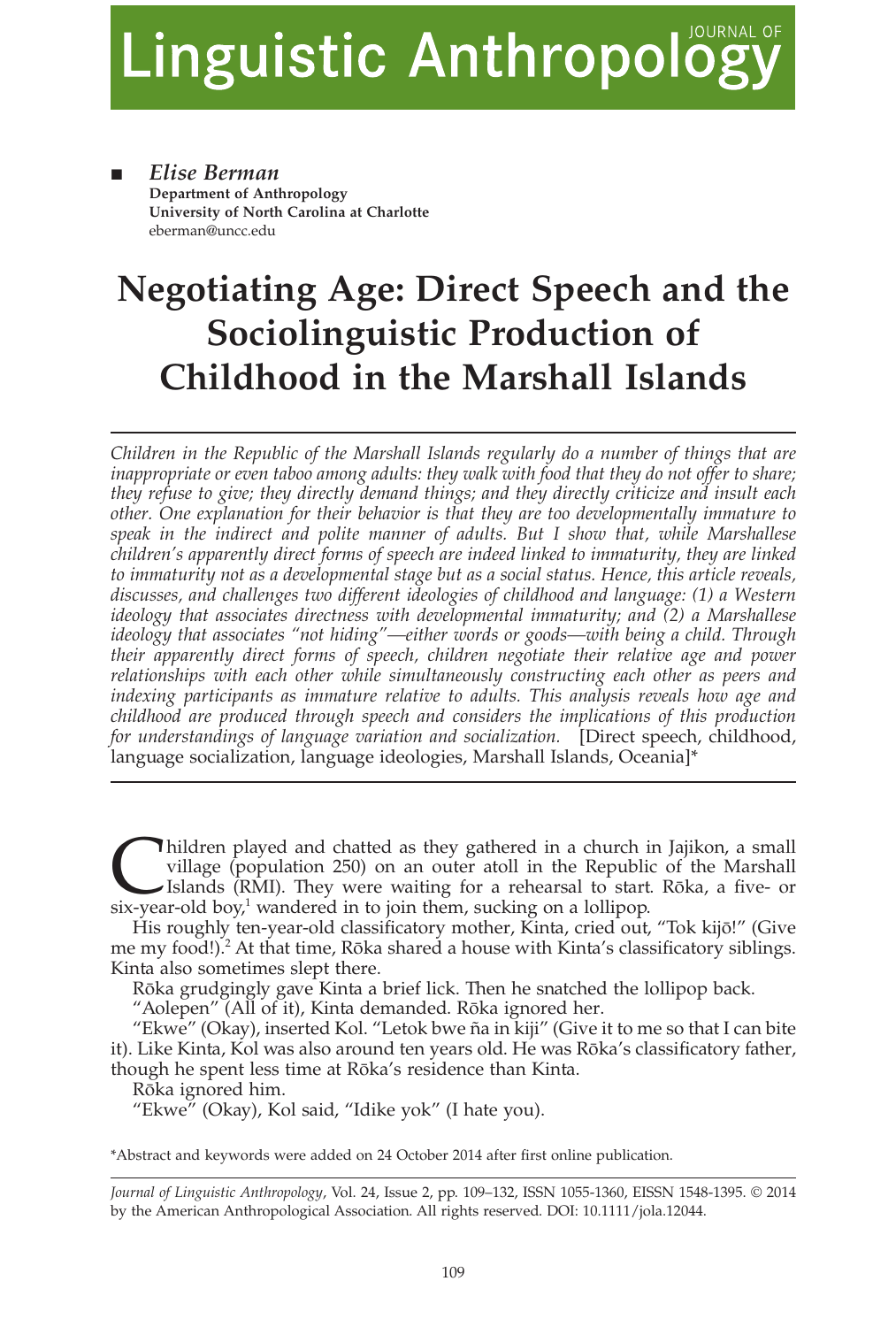Everything that Rōka, Kinta, and Kol said or did in this interaction is inappropriate or even taboo among Marshallese adults. In the RMI, good people are *jouj* 'kind' they care for others and respect others' desires. People present themselves as *jouj* through giving and through cooperative interactions. Hence, adults hide food that they do not intend or wish to give, and they avoid direct requests, refusals, and criticisms so as not to appear stingy or uncooperative (Berman 2012; cf. Howard 1970 on similar practices in Hawai'i).

Although the kind of interaction presented above is taboo and would not occur among Marshallese adults, it is quite typical among Marshallese children. Their inclination to directly disagree and challenge each other also seems to be characteristic of children elsewhere (e.g., Boggs 1978; Corsaro and Rizzo 1990; Evaldsson 2005; Goodwin 1990, 2006; Lein and Brenneis 1978; Rizzo 1992). Goodwin and Alim (2010:183) note that "conflict is ubiquitous in children's conversations.... Opposition moves are built in ways that clearly demonstrate an orientation towards displaying disagreement rather than deference."

Why do Rōka, Kinta, and Kol disagree rather than defer? Why do they directly demand things and refuse to give rather than using indirect speech to avoid conflict, like adults? The simple answer, and the one that Marshallese adults give, is, because they are children. According to adults, children lack the "thoughts" and "shame" that compel adults to "hide" their acts of not-giving, asking, and demanding. Similarly, as we will see, some academic traditions explicitly or implicitly assume a developmental trajectory from directness to indirectness. Such traditions tend to portray direct speech as less social and as part of the realm of the immature.

Although Marshallese children's apparently direct forms of speech are indeed linked to immaturity, I argue that they are linked to immaturity not as a developmental stage, but as a social status. In what follows, I reveal, discuss, and challenge two different ideologies: (1) the Western ideology that associates directness with an immature developmental stage, and (2) the Marshallese ideology that associates "not hiding" with being a child. The interaction between Rōka, Kinta, and Kol is a struggle to claim control over persons and possessions. Since such control, in the RMI, is an index of greater age, through this struggle, they negotiate their relative age relationships with each other. The forms of speech that they use, however, are inappropriate among adults. Ironically, by working to raise their age relative to each other, Rōka, Kinta, and Kol simultaneously mark themselves as peers who are immature relative to adults, revealing how age and childhood are produced through speech.

We know that childhood is at least partly a social construct and that understandings of the life course, as well as experiences of childhood, differ across cultures and contexts (e.g., Alanen 2014; James and Prout 1990; Lancy 2008; LeVine 2007; Stephens 1995). But we still know relatively little about the linguistic practices through which people construct themselves as children in opposition to others or about how age differences are made and marked. In this article, I present an analysis of how people take on aged identities and of how culturally specific ideologies of immaturity come to be. I also challenge an ideological association between directness and immaturity, shedding new light on language variation and socialization.

### **Direct Speech and the Sociolinguistic Construction of Childhood**

There is a tendency in scholarly work to view direct, impolite, or conflict-provoking speech as easier and more natural than their opposites. This tendency is evident in Brown and Levinson's (1987) account of politeness, in which they present indirectness as a central way in which people maintain social relationships by restraining their individualistic and antisocial desires. It is also evident in scholars' former disinclination to study conflict because it was supposedly detrimental to social order,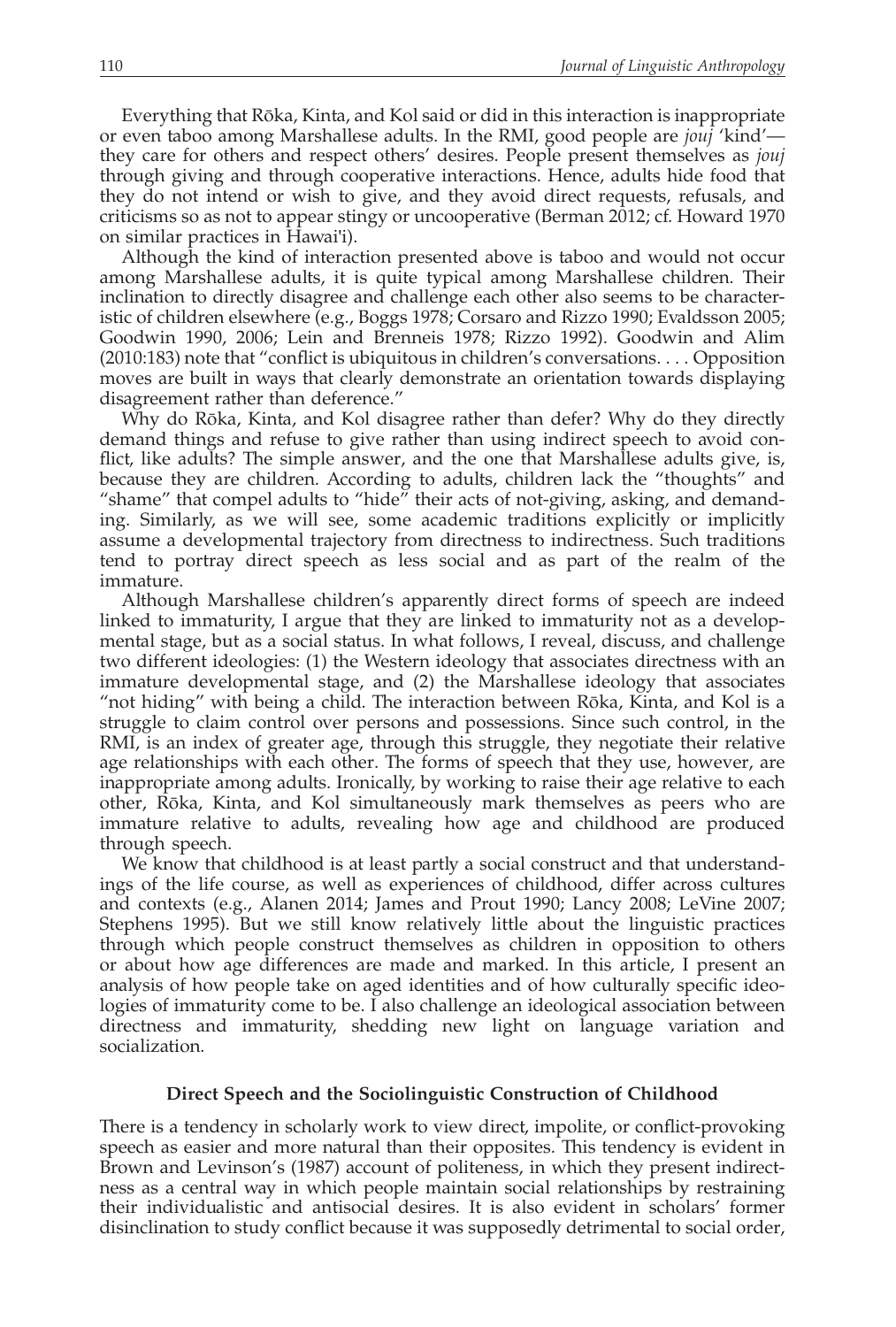as pointed out by Goodwin (1990), Kulick (1993), and Pagliai (2010a). Finally, this tendency is present in the developmental-psychological assumption that children acquire direct speech first (see review and critique in Gibbs 1994; see also Pollio et al. 1977; Prinz 1983; Winner 1997), and in the pragmatic tradition of Searle (1969, 1975) and Grice (1989). According to this "traditional" pragmatic view (Gibbs 1994:60), understanding indirect or nonliteral speech is more difficult than understanding literal speech because the former requires a longer inferential chain based on an utterance's literal meaning (e.g., Giora et al. 1998; Temple and Honeck 1999). In other words, direct and/or impolite speech is easy partly because it is a transparent reference either to something in the world or to some aspect of the speaker's inner life.

Although linguistic anthropologists have challenged this privileging of reference and/or intention over other types of meaning and have shown that speaking transparently takes a good deal of work (Carr 2010; Danziger 2010; Du Bois 1993; Duranti 1988; Keane 2002; Rosaldo 1982; Silverstein 1979; Woolard 1998), few have discussed the implications of the standard pragmatic view for ideas of development. Specifically, by assuming connections among simplicity, directness, and impoliteness, scholars create an impression that children naturally speak more directly and simply and hence less politely, than adults. Even in anthropology, a comparative lack of studies of the socialization of impoliteness and directness, in contrast to a wealth of research into the socialization of politeness and indirectness, suggests an implicit bias toward the idea that direct speech need not be socialized as explicitly or as rigorously as indirect speech (Blum-Kulka 1997; Boggs 1978; Burdelski 2012; Clancy 1986; Demuth 1986; Field 2001; Gleason 1980; Park 2006; Schieffelin 1990; Smith-Hefner 1999; Tessonneau 2005; but see Garrett 2005 for an exception). To a certain extent, such an assumption is inadvertently perpetuated by a greater focus on arguments in studies of children and on avoiding or resolving conflict in studies of adults. Such foci create an apparent contrast between direct children and indirect adults (Danby and Theobald 2012; Watson-Gegeo and White 1990).

There are numerous problems with assumptions of a developmental trajectory from direct to indirect and from impolite to polite. First, all forms of language are socialized (Ochs and Schieffelin 2012). Second, studies show that children's disputes, much like impoliteness and conflict among adults, serve social goals (Boggs 1978; Bousfield and Locher 2008; Briggs 1996; Goodwin 2006; Pagliai 2010b). Since characterizations of speech and actions as "polite" depend on context, youths' behavior is appropriate to their social position and is not impolite but "politic" (Tetreault 2010). Third, children may not actually acquire direct and literal speech first. Psychologists and anthropologists have shown that people do not necessarily comprehend the literal meaning of an utterance more quickly than its nonliteral meaning, and that even very young children use and comprehend various types of figurative language (Boggs 1978; Gibbs 1994). Finally, classifications of speech as direct or indirect are problematic. Silverstein (2010) asserts that such a classification is itself ideological, while Bosco and Bucciarelli (2008) argue that utterances should be classified as simple or complex and that indirect simple utterances are acquired at the same time as direct simple ones (see also Kiesling 2010).

If these arguments are accurate, why do children often appear to be more direct than adults? This question is relevant for early as well as middle childhood. In the RMI, as we will see, even older children use forms of speech that adults avoid and that seem to fit Searle's (1975) definition of "direct" speech acts. One possible explanation of their behavior is that there is a correlation between what we see as directness and something else that is developmentally prior (but nonetheless socialized), such as short or simple utterances. Another explanation, not necessarily incompatible with the first, is that forms of speech that seem to be "direct" are sometimes, in different ways in different places, connected to childhood as a social status.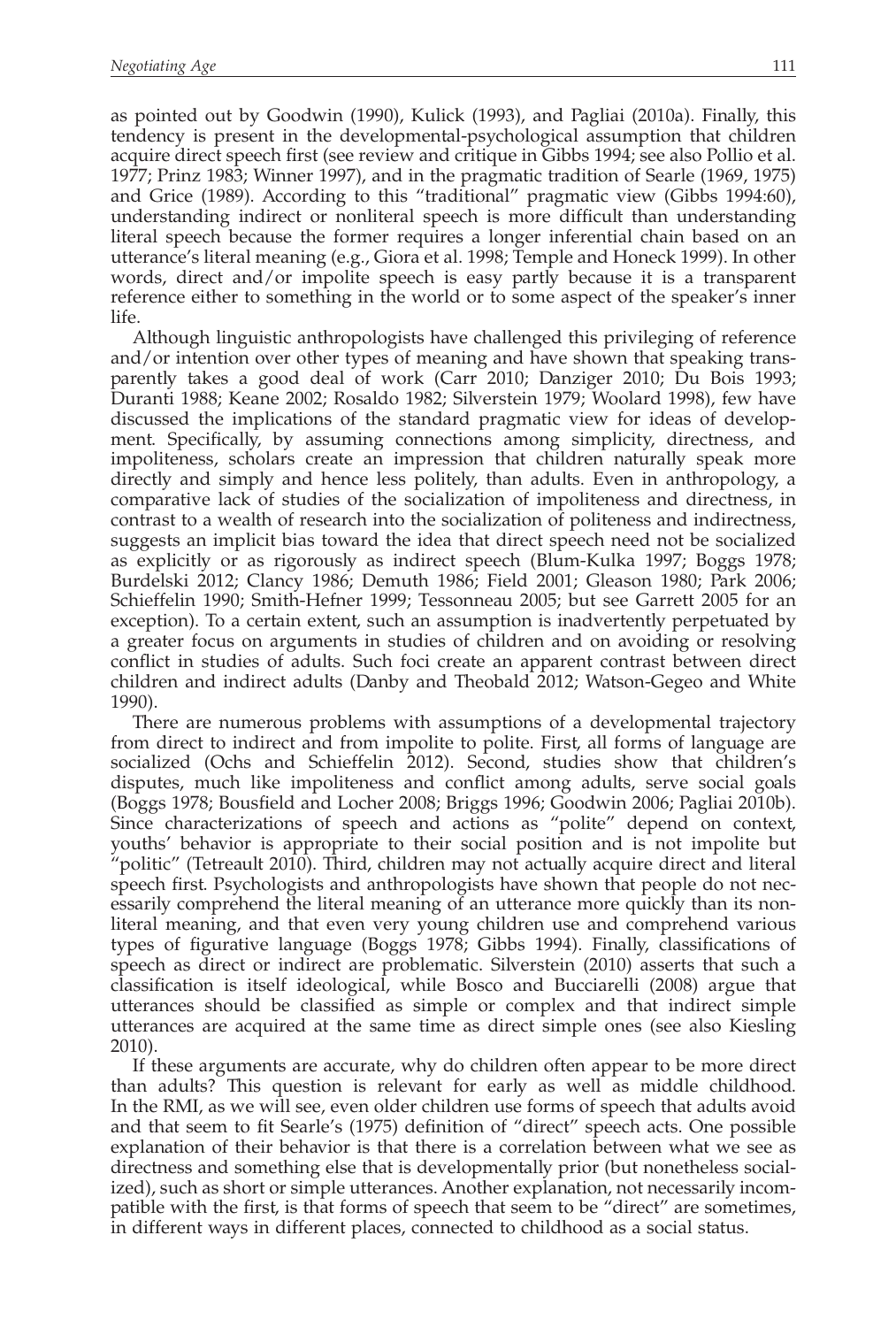The tendency to assume that "direct" speech is less socialized and the natural domain of children is essentially ideological, an example of interpreting indexical associations between speech and social status as iconic representations (Irvine and Gal 2000) of children's inherent nature: their developmental immaturity. Since ideologies often interact with practices to produce the forms of speech that they represent, different ideologies in different places may both reflect and create forms of speech that some people in the West interpret as direct. Indeed, although the Marshallese do not make a distinction between direct and indirect speech, adults do say that children "hide" and "lie" less than adults because they are too young to do otherwise. Acts of "not hiding" or "not lying" in the RMI can look similar to "direct" forms of speech.

Hence, immaturity—which I define as a trait attributed to people or practices seen as not yet fully social, typically children—is an ideological construct, not just a physical or developmental stage. Like all such ideological constructs, it contributes to, and stems from, the production and negotiation of linguistic and social difference (Irvine and Gal 2000). Specifically, characterizations of people as immature or mature often serve to differentiate people according to age.

Language socialization work clearly shows that speech changes with age (Duranti et al. 2012). In addition to studies of how children learn various forms of speech and cultural practices (e.g., Clancy 1986; Heath 1983; Ochs 1988; Paugh 2012b; Schieffelin 1990; Schieffelin and Ochs 1986), work on peer language socialization often discusses forms of speech specific to the peer context (Boggs 1978; 1985; Evaldsson 2005; Goodwin 1990; Howard 2007; Katriel 1987; Kyratzis 2004; Kyratzis and Ervin-Tripp 1999). For example, disputes among younger part-Hawai'ian children differ from those among older children and adolescents in the same community (Boggs 1978); Zinacantec siblings produce their own sibling and peer culture through playing with and subverting adult sociolinguistic rules and genres (de León 2007); and Kwara'ae children have a child-mode presentation of self in which they mark themselves as not adult (Watson-Gegeo 2001). Some of the most extensive analyses of age-graded speech patterns come from studies of language shift that reveal how different linguistic codes get attached to different generations (Garrett 2005, 2007; Kulick 1992; Meek 2007; Paugh 2012b). These shifts may relate to ideologies of children's speech: as in the RMI, the people of Gapun (Papua New Guinea) interpret children's utterances as particularly aggressive because they view children as naturally willful and headstrong (Kulick 1992). These works show that children may be socialized into practices inappropriate or uncommon among adults, as in the case of Mayan children who learn not to be responsible for their words (Berman 2011; Reynolds 2008), and Samoan children who curse and index themselves as being of low social status (Ochs 1993; Platt 1986).

Nonetheless, most language socialization work focuses on the production of something else—linguistic forms and genres, gender or racial identities, power structures and social organization, relationships, language shift or bilingualism, even peer cultures—rather than, ironically, age itself (Coupland 2004; Eckert 1998; Suslak 2009). For example, Kulick (1992) and Boggs (1978) do not explicitly consider how the ideologies and practices that they discuss are involved in the production of age and childhood. Moreover, most studies of age-graded speech deal primarily with language shift and do not fully or explicitly address the production of speech that is regarded as immature and thus becomes inappropriate for children's use as they become adults (Garrett 2005; 2007; Meek 2007; Paugh 2012b). Finally, with some exceptions (Boggs 1978; Ochs 1993; Watson-Gegeo 2001), studies of linguistic forms tend to focus on either changing or mature forms, as opposed to markedly immature ones. For example, Schieffelin (1990) analyzes how interactions socialize Kaluli children into appropriate modes of avoiding giving, but does not discuss how children learn the nonappropriate forms of avoiding giving that they eventually must leave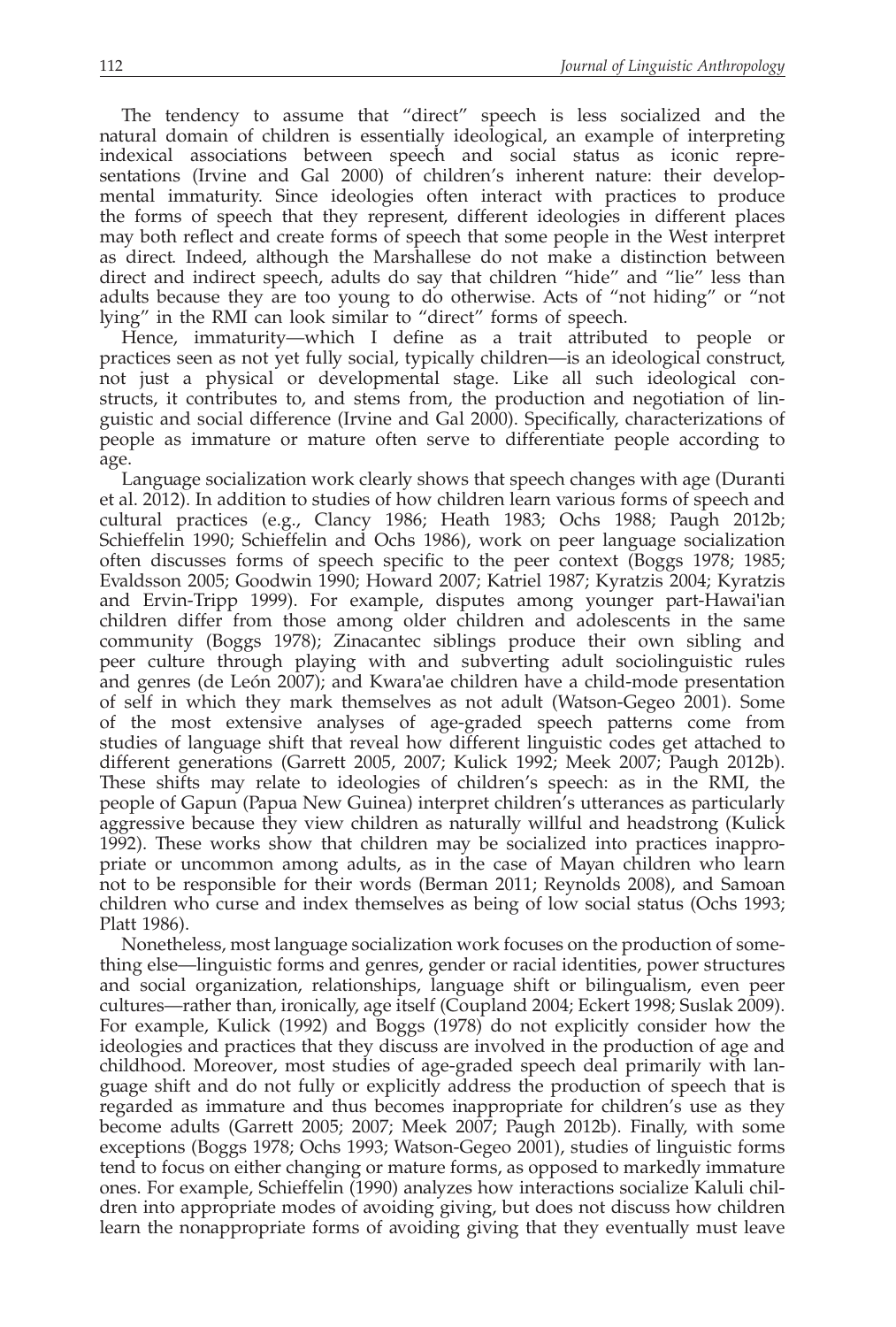behind. Even Briggs (1998), in her ethnographic account of an Inuit baby's transition out of babyhood, does not include a discussion of the child-specific nonadult forms to which babies turn.

As a result, the anthropological study of childhood and of language socialization has some significant gaps. In the anthropology of childhood, the now extensive literature on the social construction of childhood and other life stages needs to be backed up by linguistic research into the production of those age categories through the use of signs in interaction. In language socialization research, there is a need for explicit analysis of the production of age categories because, in all situations, regardless of whether or not language shift is occurring, before children learn to be adults, they learn to be different from adults. This suggests that we should see socialization as the constant and continuous production of difference, particularly age differences.

In what follows, I begin by discussing what it means to be a child in the RMI and the relationship between relative age and power. By analyzing the interaction among Rōka, Kinta, and Kol with which this article began, I then show how they negotiate their relative age and power relationships and constitute each other as children. Finally, I discuss how children's use of speech indexes them as immature and likely also socializes them into immaturity and childhood.

# **Fieldwork in the Marshall Islands**

I have spent a total of 26 months in the Marshall Islands. For 12 months in 2009–2010 and 2 months in 2012, I lived with a family on Jajikon. I engaged in participant observation with adults and children, recorded and analyzed naturally occurring conversations, videotaped eight focal children between the ages of 8 and 12 years once a month, and interviewed adults and children. I observed and coded adult–child interactions as well as interactions between peers. Many of my video recordings, including the interaction between Rōka, Kinta, and Kol, come from a camera that children wore on their heads, a novel method that I call Passive First-Person Recording (Berman 2013).

When speaking with other Marshallese people, Marshallese people in the RMI speak almost exclusively in Marshallese, an indigenous Micronesian language.<sup>3</sup> The Pacific archipelago of the Marshall Islands was colonized by Germany in the 1800s and subsequently passed to Japanese and then American control before achieving independence in the 1980s (Hezel 1983). Combined effects of globalization, American nuclear testing from the 1940s to the 1960s, the continued American military presence, and a Compact of Free Association with the United States have led to forced migrations from native land, migrations to the United States, an influx of unevenly distributed U.S. money, and rapid urbanization in two parts of the archipelago (Barker 2004; Hezel 1983, 2001; Niedenthal 2001).

These and other changes have doubtless influenced child speech. For example, most children do not know many older ritual words. It is not clear, however, whether or how other aspects of speech have changed. As far as I am aware, my research is the first ethnographic analysis of Marshallese children and of recordings of naturally occurring speech in conversational contexts.

While this lack of historical data means that it is possible that the differences between children and adults that I discuss constitute cohort differences, all current evidence points to them as markers not of social change, but of cultured patterns of development. The Marshallese emphasis on giving represents continuity with, rather than a break from, the past (Walsh 2003). In Jajikon, a rural village not affected by nuclear testing, people still subsist largely through a combination of farming coconut meat to sell for money, fishing, cultivating crops, and remittances. When asked how children have changed, adults say only that children are naughtier and work less than they used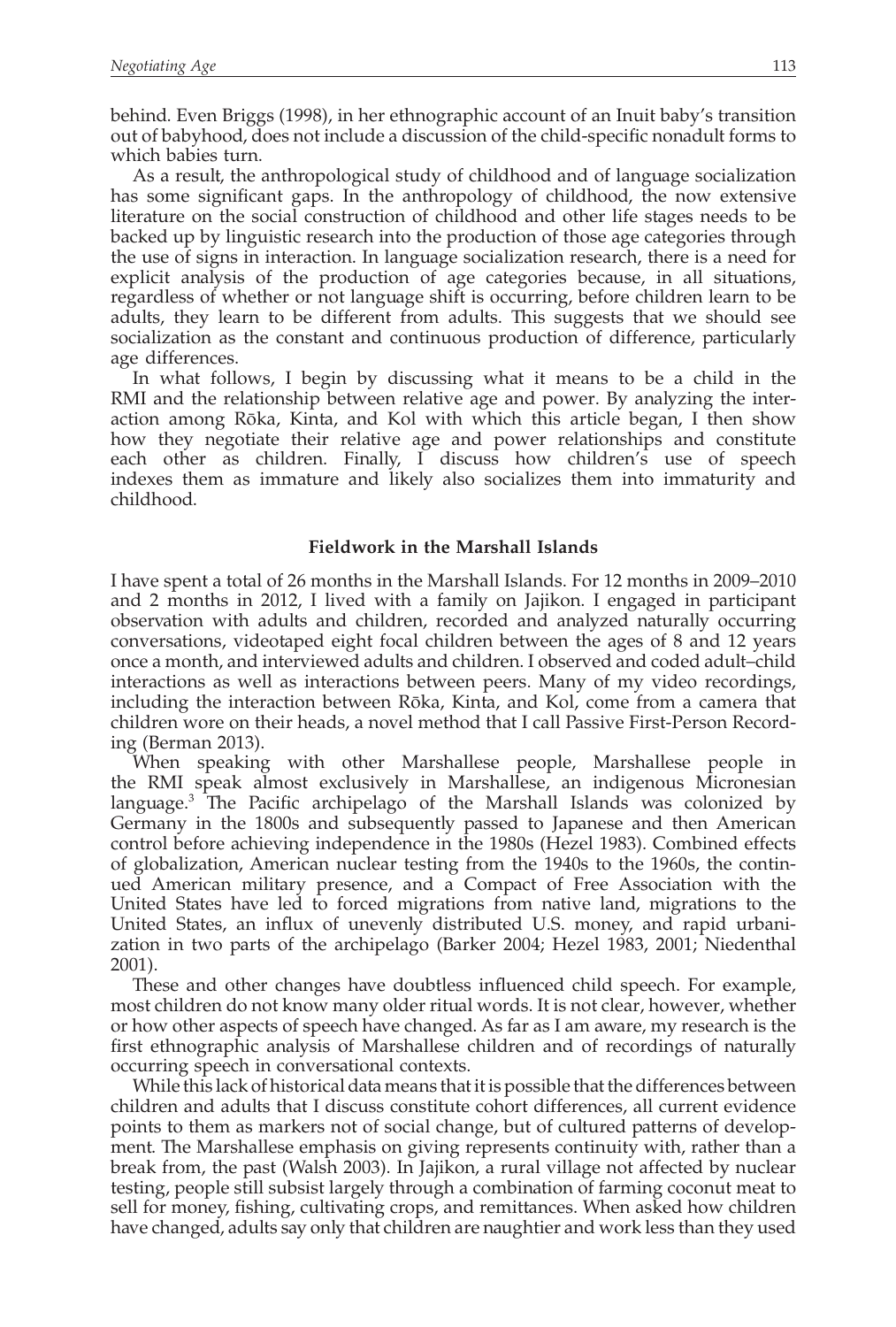to. These comments reflect their view (accurate or not) that it is only children's obedience to adults that has changed, not their modes of getting out of giving to their peers. Children's direct forms of speech are indexically attached to their supposed developmental stage, and not to generational differences.

## **Being a "Child" in the RMI**

The Marshallese word *ajri* has both a definite and a relative meaning. In its definite sense, it means 'child' and refers to people who are older than babies (*niñniñ*) but younger than youth (*jodrikdrik*) and adults (*rūtto*) (Carucci 1985). These categories have no specific boundaries, so classifications of people shift. The only rite of passage in the RMI is a child's first birthday (*keemem*), which merely begins the slow and gradual passage from babyhood to childhood (Carucci 1985). In addition, there is no distinction between early and middle childhood, although persons in what psychologists call early childhood are classified as babies more often than others. Consequently, although my focus in the field was on older children, and although the form of sociality that I outline below seems to be a prototypically middle-childhood phenomenon, I avoid making a distinction between early and middle childhood. As we will see, the relative meaning of the word *ajri* can either distinguish people whom we would call toddlers from people such as Kinta and Kol or group them all together.

Although the boundaries of childhood are fuzzy, there are some people who are clearly children and others who are clearly not. Specifically, children do a number of things that mark them as a social group. They stand together in the children's line for food at parties, separated both from adults (*rūtto*), who stand in a separate line, and from babies (*niñniñ*), who do not stand in line at all. Post-pubescent youth stand in either of the lines, as they choose. Just as the word *ajri* (child) is logically opposed to the word *rūtto* (adult) (Carucci 1985:110), these lines construct childhood in opposition to adulthood and collapse youth into one or the other of the two categories. Children also tend to socialize with other children, rather than with adults, and spend much of their time in play with each other, without elder supervision (Berman 2012). Since child–child caregiving is common, those elders are often other children (Gallimore et al. 1974; Morton 1996). Time away from elder supervision increases slowly as babies turn into children, just as the relative amount of time spent in play versus work diminishes gradually as children grow. Finally, children sing with the Sunday school group at church and go to school during the week. Since school in Jajikon ends at eighth grade, people past eighth grade either do not go to school or live in the capital, thus marking themselves as no longer completely children.

These bonds of solidarity that tie children together and mark them as members of a social group mean that children are supposed to share with each other (Katriel 1987; Mauss 1990[1950]). Generosity is valued across the Pacific and across the life course in Jajikon (Mauss 1990[1950]; Schieffelin 1990; Strathern 1988). Jajikonians see generosity as central to both Marshallese and Christian (everyone is Christian) ways of life (Rudiak-Gould 2010). As an 11-year-old girl explained, "Enana tōr . . . Rej jar im relak ba, an won tōr? Im re ba an satan" (It is bad to be greedy.  $\dots$  They go to church and they say, to whom does greediness belong? And they say, it belongs to the devil).

The importance of generosity means that, ideally, people should share with everyone. In practice, of course, people often do not give. People put more pressure to give on those with whom they are closer, including those to whom they are closer in age. As one child said, «Children share with children.» And indeed, I constantly saw children sharing with each other (Katriel 1987; Schieffelin 1990). They passed bracelets back and forth, distributed marbles or pieces of candy, gave their few toys to kin and siblings, and invited other children to  $H$ eat" and to share their food—often, even food that was already in their mouths—creating bonds of solidarity through exchange.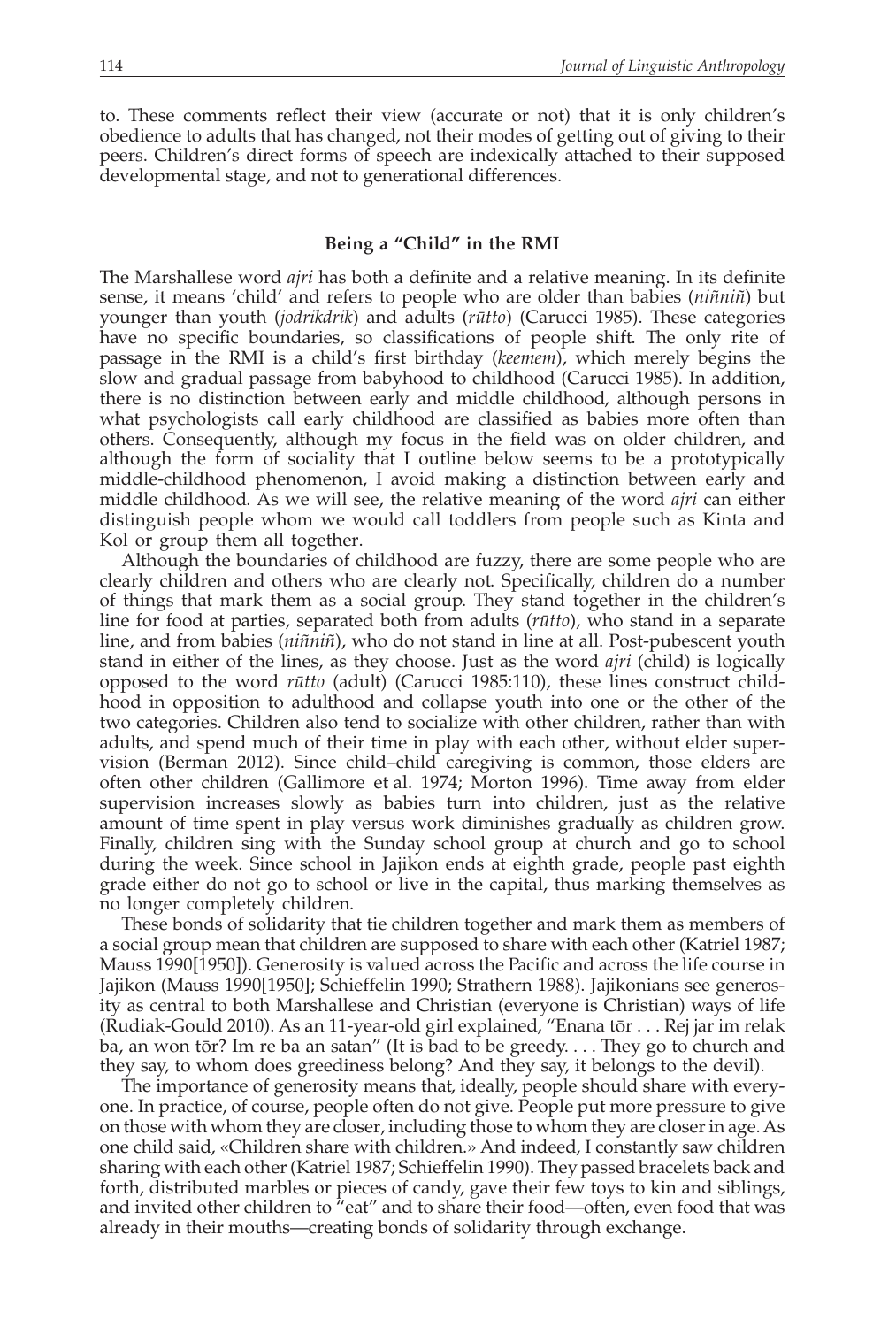*Ajri* means not only 'child' but also 'immature person' (Carucci 1985). In this use, *ajri* as well as *rūtto* 'adult/mature person/old' are fundamentally relational terms that designate some people as younger or older than others. For example, a woman in her late twenties referred to herself as an "immature person (*ajri*)" in comparison to an older kinsman in his forties who was "really old/mature (*rūtto*)." A woman who sent her three-year-old son on an errand justified it by saying, «because you are mature/a big boy (*rūtto*).» A ten-year-old girl chastised someone who hit a four-year-old by saying, «Do not hit immature people (*ajri*).»

These relative age distinctions affect the ties of solidarity discussed earlier. While people who play every day in multi-age groups, as all children do, are in some ways all bound together as "children (*ajri*)," children also preferentially give to specific others—inevitably, people apparently close in age and, generally, people of the same gender—whom they call "friends (*m*ottan)." As one boy said, he would not give to children who "are not friends."

On the one hand, Rōka, Kinta, and Kol are all the same insofar as they are all children, grouped together by an age distinction that posits them as similar to each other and different from others—as people obligated to share with each other. On the other hand, these three individuals also exist in age relationships with each other that mark Rōka as an *ajri* 'immature person' relative to Kinta and Kol.

#### **Relative Age and Power**

In the RMI and throughout Oceania, relative age is linked to relative power (Boggs 1985; Brison 1999; Mead 1928; Morton 1996). People who are older ideally, and often practically, wield power over those who are younger.<sup>4</sup>

This power consists partly of control over material wealth. More powerful people such as elders and chiefs should have more than others. Their wealth obligates them to be especially generous (see also Barlow 2010; Howard 1970; Keating 2000; Peterson 1999; Sahlins 1963). As one man explained,

It is said that the eldest [sibling]. . .is generous. He or she will be more generous than the people who are younger. . . . God made him or her the eldest so that he or she will be generous and good to people.

With power comes responsibility, specifically, the responsibility to be benevolent.

In addition to control over wealth, those with power have control over people. While elders' gifts are acts of benevolence in which they choose to engage, those with less power are supposed to be deferent and to obey their elders (Berman 2012:61–64). Thus, a woman feared to challenge her older uncle whom she claimed never paid her back for cigarettes, explaining, «He is very old (*rūtto*).» Similarly, a woman said that she helped an elder kinswoman who asked her to make handicrafts because "she is old." As in Polynesia, where children and youth move and engage in physical activity for their elders (Boggs 1985; Brison 1999; Morton 1996; Ochs 1993; Shore 1982), children are at the bottom of this hierarchy and are supposedly at the beck and call of people older than they, including older children. "Go and bring my backpack from over there," a ten-year-old boy commanded his six-year-old next-door neighbor; the six-year-old ran off to retrieve it.

Children mark their lower status by *mijak* 'fearing' their elders, a fear that leads them to obey. Every single child whom I asked said that she or he was "scared" of adults. All children whom I asked also named other children whom they feared because they were older. One boy said that of course he was scared of two other boys, explaining his fear by exclaiming, "But they are old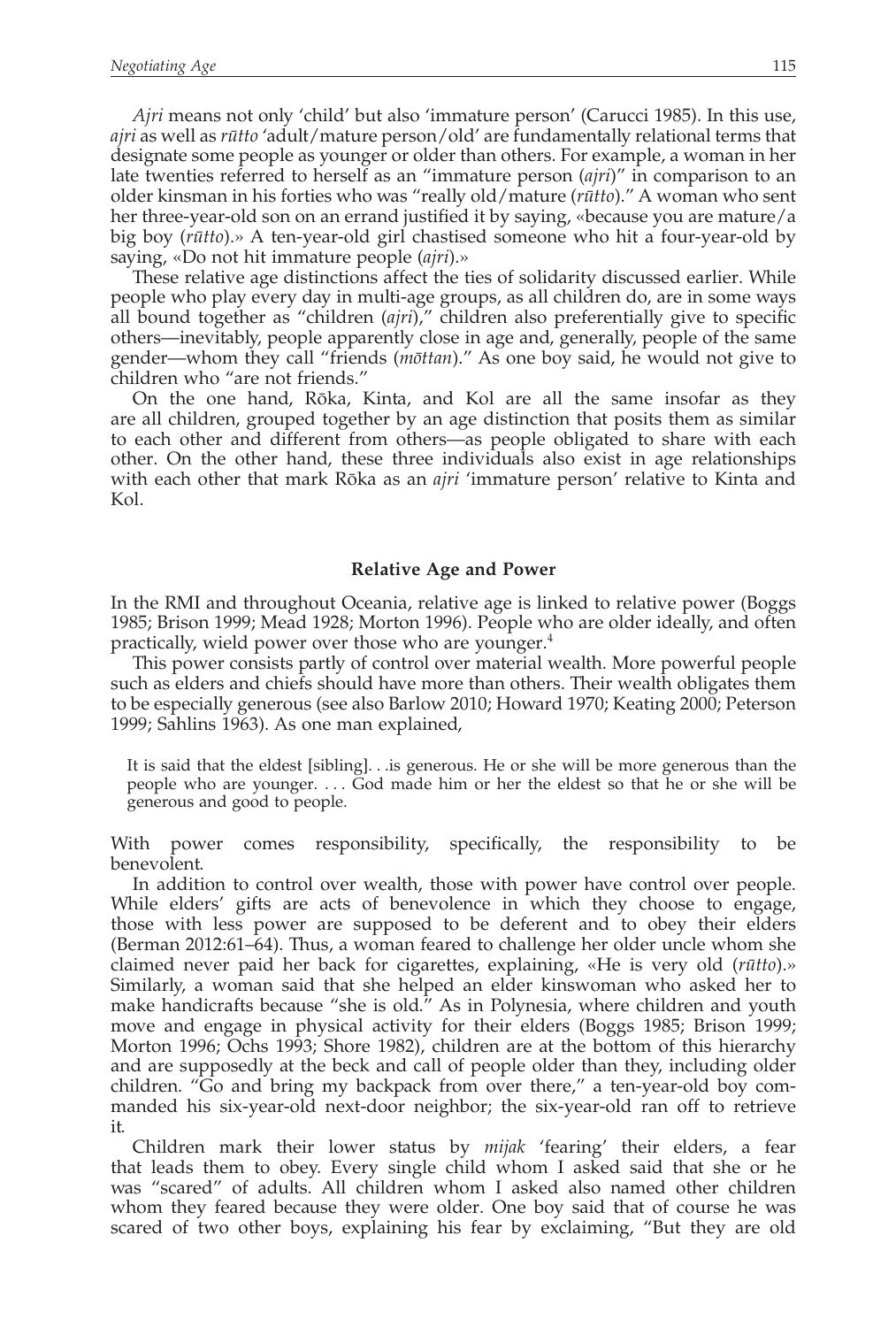(*rūtto*)!" A nine-year-old girl feared her cousin "because she is old (*rūtto*)." This fear of older children is not shameful, but appropriate, a sign of respect (Brison 1999).

# **Producing Relative-Age Relationships**

But how does one know who is older? Such a question is particularly relevant in the case of Rōka, who had moved to Jajikon only a couple of weeks before the interaction in church. Chronological age, after all, has little meaning in the RMI. Moreover, while most kinship terms such as "elder sibling (*jei-*)" and "younger sibling (*jat-*)" encode relative-age relationships, people often pragmatically renegotiate kin relations and most people are potentially related to each other in numerous ways. Although status may be conferred by things that are supposedly out of one's control, such as age or inherited rank, in practice, such statuses are often negotiated, marked, and produced in interaction (Boggs 1985; Cicourel 1972; Goffman 1967; Howard 2012). In situations where age is tied to power, through negotiating power, people also negotiate their relative age (see also Howard 2007, 2012). In other words, like power, age is "emergent and interactionally achieved" (Goodwin and Kyratzis 2012:382). In the RMI, children negotiate relative age through attempts to assert their control over people and possessions: through public displays of having things, resisting others' demands to give, forcing others to give, and threatening and criticizing others for not giving.

# **Conspicuous Consumption**

Rōka initiated a struggle to control material wealth by entering the church while sucking on a lollipop, an act of conspicuous consumption of a kind that is quite common among children. I constantly saw children wandering around with fruit, candy, and food that they did not share with others.

Like conspicuous consumption in other times and places (cf. Bourdieu 1984; Veblen 1919), Marshallese children's conspicuous consumption is a presentation of the self (Goffman 1959). Children regularly evaluated other children who displayed their possessions as *kanbar* or *kakōl* 'show-offs.' As one girl complained about another, "Ekijoñ kakōl im ba ejjab letok kijō" (She always shows off and doesn't give me my food). Children interpret conspicuous consumption as an act of differentiation that affords people power by establishing a person as being in control of material wealth.

Marshallese children's acts of conspicuous consumption are typically silent displays that serve to balance the competing demands of power and solidarity. Consciously or unconsciously, Rōka's seemingly nonchalant manner of wandering around while eating a lollipop created the impression that his consumption was not a deliberate performance, but an intended consequence of joining the children in church. Such silent displays allow children to make claims to the status that control over material wealth affords while also minimizing the potential for such claims to fracture ties of solidarity and good will between children and friends.

Here, a comparison to some other acts of conspicuous consumption is informative. On another occasion, Tōta, a girl close to Rōka in size and therefore probably also age, wandered around with food in front of her younger cousin. Unlike Kinta and Kol, the cousin did not ask for her food, denying Tōta evidence that her cousin noticed her display of power. So Tōta resorted to speech, taunting, "Iba, kwe jel? . . . Kwaar jab ba" (I said, is your mouth watering? . . . You didn't say). Her cousin responded, "Idike yok bwe kwōjjab letok kijō" (I hate you because you aren't giving me my food). After a brief dispute, the cousin changed the subject and made her own claim to possessing property that Tōta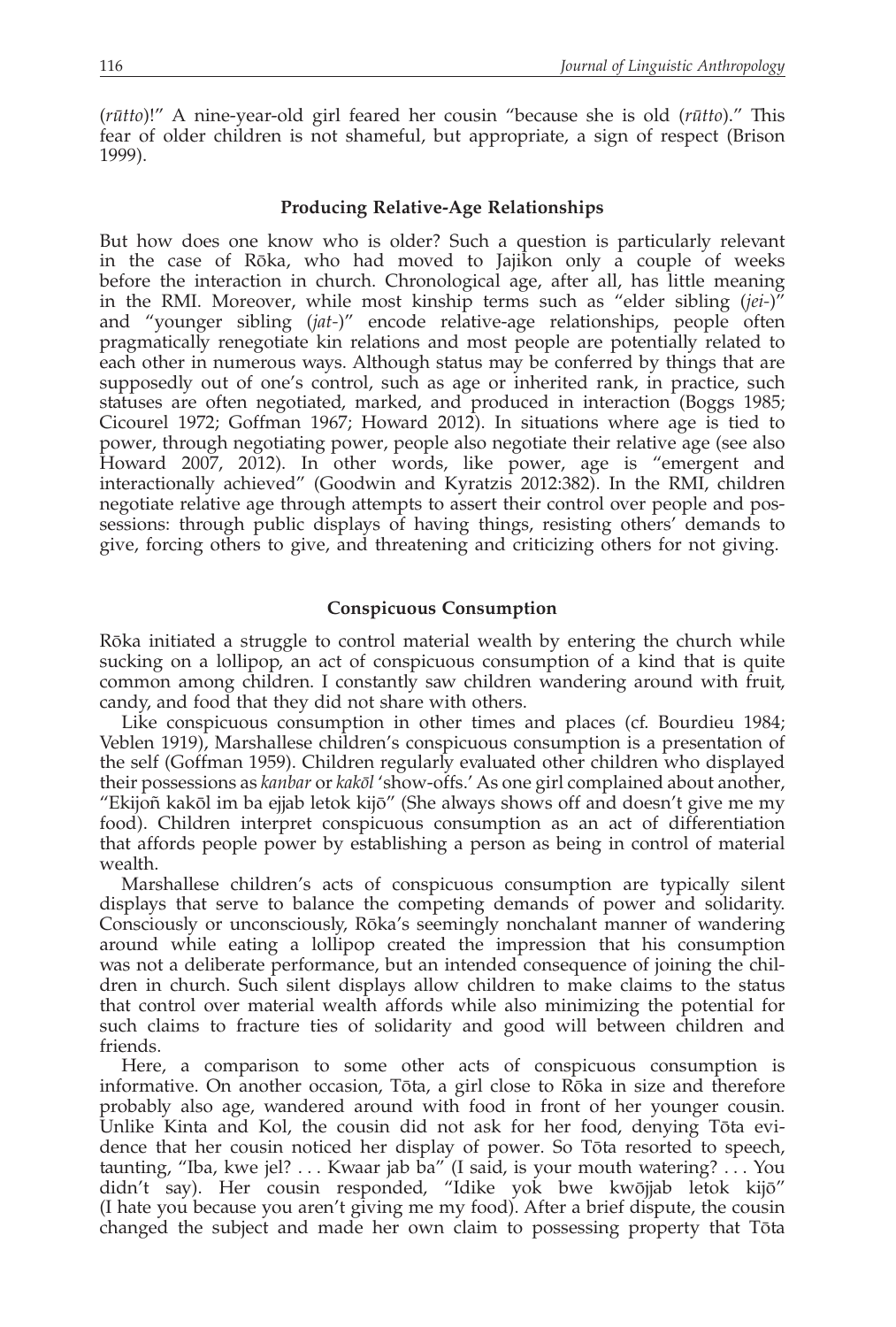could not access: "Ekwe" (Okay), she said, "jab tok ñan mweien" (don't come to the<br>house), Ironicelly, the house to vibieb har sousin reformed une in feet Tōte's ourn house). Ironically, the house to which her cousin referred was in fact Tōta's own house. But the cousin was better at using words than Tōta, and thus linguistically claimed the house as her own. Tota prompted her cousin's aggressive response by not allowing the food that she had to speak for itself. Her conspicuous consumption failed as a display of control over wealth partly because she resorted to speech.

Since control over wealth is an index of greater relative age, conspicuous consumption is not only a display of power, but also a performance of age. Through such a performance, Roka marks himself as old enough relative to the other children to have gained control over a lollipop as well as someone who does not fear other children and their inevitable demands. Tōta's failed performance, in contrast, marks her as someone who is not old enough or powerful enough, relative to her cousin, to control material wealth.

# **Claiming Authority**

Such a display challenges both the ties of solidarity that bind Rōka to other children and the power that older children claim over him. Since it is most challenging to either close friends or elder kin, it makes sense that it is people who understand themselves as elder kin to Rōka, such as Kinta and Kol, who demand repeatedly that Rōka give:

Transcript 1.15

| 1  | Rōka  | ((enters the church while sucking on a lollipop))                              |  |
|----|-------|--------------------------------------------------------------------------------|--|
| 2  | Kinta | Tok kijō                                                                       |  |
|    |       | Give me my food                                                                |  |
| 3  | Rōka  | ((he is off-screen, but Kinta's next utterance suggests that Rōka allows him a |  |
|    |       | brief lick and then takes the lollipop back)                                   |  |
| 4  | Kinta | Aolepen                                                                        |  |
|    |       | All of it                                                                      |  |
| 5  | Kol   | Ekwe letok bwe ña in kiji                                                      |  |
|    |       | Okay give it to me so that I can bite it                                       |  |
| 6  |       | ((another child speaks))                                                       |  |
| 7  | Kol   | Ekwe idike yok                                                                 |  |
|    |       | Okay I hate you ((to Rōka))                                                    |  |
| 8  |       | Ña ij bwinbwin ñan lalem                                                       |  |
|    |       | I am going to count to five                                                    |  |
| 9  | Kinta | $\left( \ \right)$                                                             |  |
| 10 | Kol   | Juon                                                                           |  |
|    |       | One                                                                            |  |
| 11 |       | Ruo jilu emen                                                                  |  |
|    |       | Two three four                                                                 |  |
| 12 | Rōka  | Itok                                                                           |  |
|    |       | Come                                                                           |  |
| 13 |       | Ekwe kwōn itok                                                                 |  |
|    |       | Okay you should come ((to Kol, presumably indicating that he will give         |  |
|    |       | Kol some food))                                                                |  |
| 14 | Kinta | LaRōka ah letok kijed!                                                         |  |
|    |       | Hey, Rōka, give me my food!                                                    |  |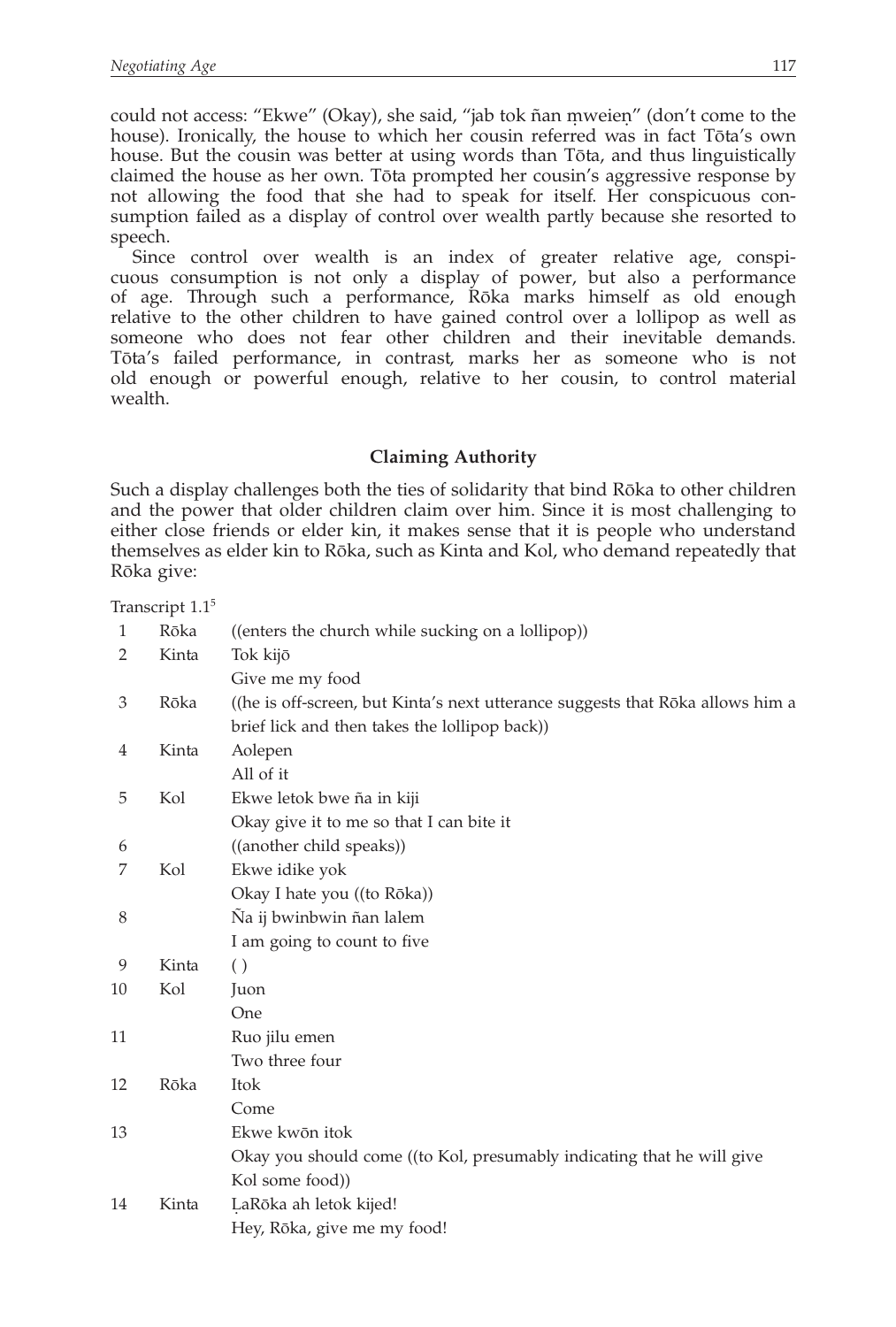Upon seeing Rōka sucking on a lollipop, Kinta demands, "Give me my food" (line 2). Her sing-song prosody reflects the fact that her demand and its form are associated with a regular routine between children. The form of her command indexes her ability, or effort, to control both Rōka and the lollipop. Kinta once explicitly rejected my hypothesis that, if sent on an errand by her grandparents to ask for salt fish from her aunt, she would say, "Letok jidik jol" (Give me a little salt fish). Instead, she explained, she would say "Komaroñ letok jidik jol" (Can you give me a little salt fish), using the politeness marker *komaroñ* 'can you.' In contrast, when speaking to Rōka, Kinta avoids politeness markers and deletes as many words as possible, shortening *letok* 'give me' to *tok* 'toward me' (line 2). She also emphasizes that the lollipop is already hers, thereby also emphasizing her power and control over wealth, by using the possessive classifier for food, *kij-*, and putting it in the first person, *kijo¯* 'my food'. Although the first person is the only grammatically correct way to request something in Marshallese if one includes a possessive classifier, Kinta could have avoided a classifier entirely (as she did in her hypothetical request for salt fish); she could have said, "Give me that lollipop by you (*loli ne*)."

Rōka responds by giving Kinta a brief lick, implicitly acknowledging Kinta's right to share his wealth as either a fellow child or an elder (line 3). Then he snatches the lollipop back. Kinta is not satisfied: "All of it," she demands (line 4). But Rōka ignores her, his continued control over the lollipop challenging Kinta's power over him and her status as his elder. Then Kol joins the conversation, demanding, "Give it to me so that I can bite it" (line 5). Kol's utterance, like Kinta's, is clearly a demand that lacks any politeness markers and marks his position as someone who expects to be obeyed. This demand could also position Kol as potentially more powerful than Kinta, as she is only able to get a lick. But Rōka ignores Kol as well.

So Kol declares, "I hate you" (line 7). This declaration serves two interactional goals. First, like a demand, it puts pressure on Rōka to share. Kol counts to five after declaring, "I hate you," indicating, as my Marshallese research assistant explained, that he is going to hate Rōka if Rōka does not give by the count of five (lines 8–11). As his mild, matter-of-fact prosody shows, he is not really angry with Rōka, but wants him to give. Indeed, "I hate you" is one of children's regular responses when other children withhold possessions and is a phrase that registers their disapproval (Berman 2012). This declaration reasserts Kol's status in the face of Rōka's challenge to his power. Letting Rōka's resistance go without comment would be an implicit admission that Kol is indeed weak enough that Rōka can defy him.

The way in which insults such as "I hate you" mark their speakers as older and more powerful is clear from the fact that children situated as younger than others generally do not criticize or insult their elders who do not give (see also Boggs 1985). Later on in the same day, Kol found himself with food. Numerous children roughly Rōka's size surrounded him and demanded their share. "LaKol letok kijō lo!" (Kol,<br>dude sive me my food), a sirkaid asserting herself as ald anough to avaset that Kol dude, give me my food!), a girl said, asserting herself as old enough to expect that Kol should give. Although Kol initially shared some of his food, he then chose to strategically divide the rest of it with a friend in his class at school. "Orra edik" (Ugh, it's too small), Kol declared. "Kōjro enaaj mōñā nabōj, kōjro wōt men e" (The two of us will eat outside, this stuff is only for the two of us). The children whom he excluded did not criticize him. By refraining from speaking, they acknowledged that he was sufficiently older than they to have the power and the right to control his food.

## **Co-constituting Children**

Ironically, in struggling to differentiate themselves from one another, Rōka, Kinta, and Kol simultaneously mark themselves as children and peers. As Transcript 1.2 will show, Kinta and Kol's repetitions of their demands, criticisms, and threats, as well as Rōka's eventual direct resistance of Kinta and Kol, identify this interaction as a child–child-specific activity.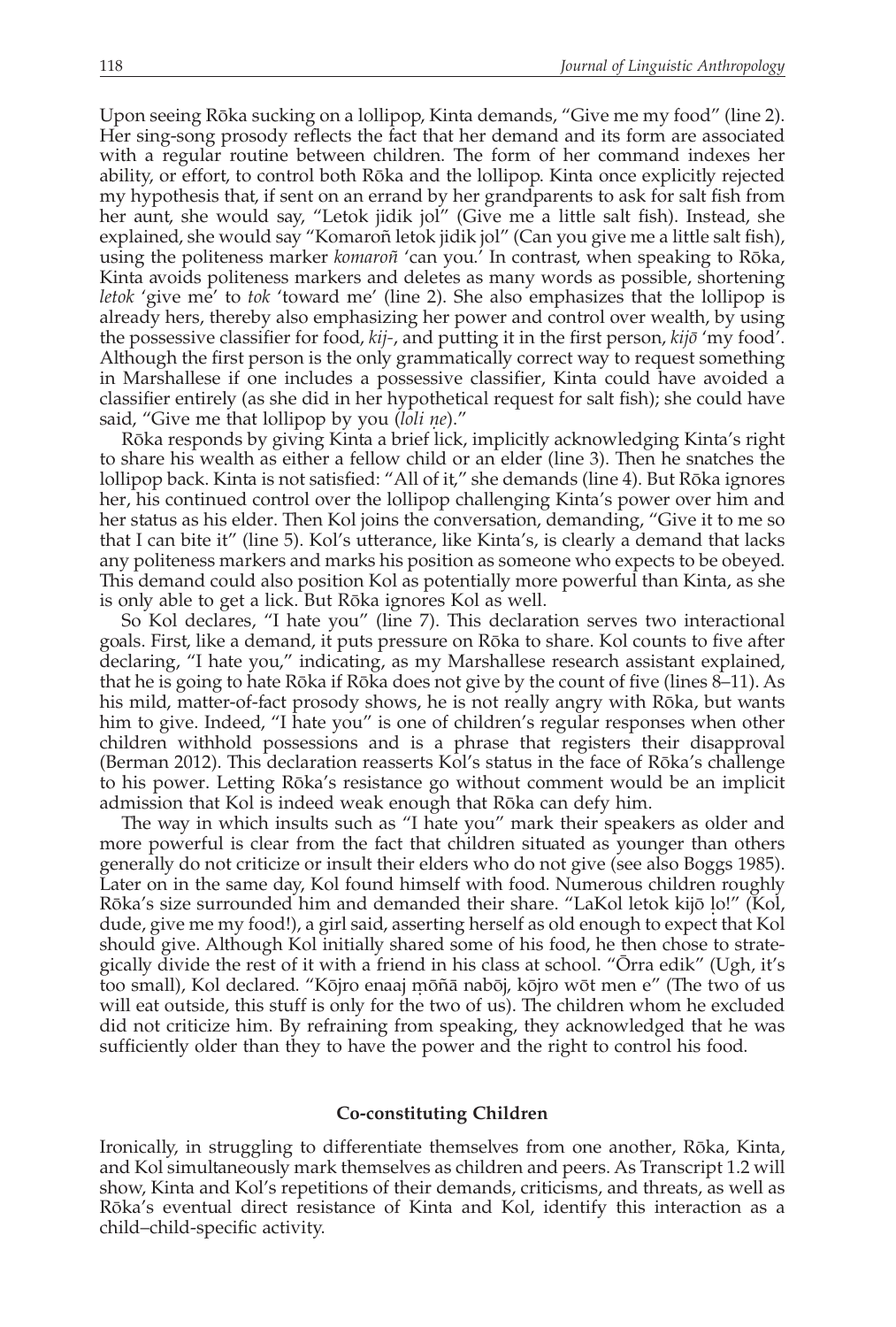The control afforded by greater age comes with responsibility. This responsibility includes an expectation that those who are older should give a lot to those who are younger and should not take things from them. As one adult eldest brother explained, he did not regularly ask for things from his younger siblings because his power would obligate them to give. Such potential for abuse of power arises in relationships between adults and children as well as between children and babies.

Consequently, although adults constantly command children to do work or to stop being annoying, and criticize or threaten children who disobey, they rarely command children to give (Berman 2012). Similarly, children only occasionally try to wheedle toys and food from babies, people whom children and adults alike indulge. On the few occasions when adults and children do demand things, neither adults (toward children) nor children (toward babies) exert much force to compel a gift. Even in exceptional cases, as when a birth mother demanded food numerous times from a child who had been adopted away from her (possibly as an attempt to reinforce her position as the child's mother), demands are not followed up with any threats or criticisms. Similarly, a 13-year-old tried to get a cookie from a baby several months short of her first birthday. When the baby did not let go, the 13-year-old gave up; she did not declare, like Kol, "I hate you!" Such behavior would be pointless, since babies do not have the sense to respond or to obey. The mother and the 13-year-old in these examples may very well be socializing the babies to share, as opposed to, or in addition to, trying to get food from them. (It is likewise unclear whether Kinta and Kol really want Rōka's lollipop.) In any case, the relevant point here is that the ways in which they interact with the babies differ from the way in which Kinta and Kol interact with Rōka.

Hence, by demanding Rōka's food, Kinta and Kol run the risk of constructing themselves as people who take food from the mouths of babes. Consider the case of Nomi, a girl roughly Kinta's age. On a different occasion, Nomi said to Pokri, a younger kinswoman around Rōka's age who was chewing gum, "Boktok kijō bwil" (Bring me my gum). When Pokri did not give, Nomi threatened, "Koban tok im aluij" (You won't watch movies). At that point, ironically, Kinta intervened. "Kijem ne bwe<br>lavar lieãe" (I's revue food boeyees revuelerus dit), she said. Here, Kinta tool: en the kwar kañe" (It's your food because you chewed it), she said. Here, Kinta took on the mantle of an elder sufficiently removed in age from the girl that it was her job to make sure that the girl had food and was able to keep it. By saying "because you chewed it," as an adult would say to a child or a child to a baby, she positioned (1) herself as in a life stage different from Pokri's; (2) Nomi as abusive of her power; and (3) Pokri as an "immature person" (*ajri*) who needed to be protected.

In contrast, Kol and Kinta's repeated demands that Rōka give position Rōka as defiant, as opposed to babyish. Kol reinforces this construction by declaring, "I hate you," marking Rōka as someone who is old enough to be hated. Similarly, by initially giving to Kinta, Rōka shows that he is capable of responding to demands while his simultaneous acts of defiance indicate that he is old enough to defend himself.

Any positioning of Rōka as defiant necessarily marks Kol and Kinta as people not abusive of their power and as people close enough in age to Rōka that it is reasonable for them to make demands. Indeed, when Kinta switches to the first-person inclusive plural *kijed* (line 14), she gives up some of her claim to the power of age. Her grammar reflects a common rhetorical strategy that children use when resisting their elders. When children object to an errand, they often declare, "Jemijak," which means literally 'We are scared' but is perhaps better translated as "It is scary." Through such an utterance, children construct the errand itself as scary, as opposed to themselves as disobedient. Such a grammatical construction minimizes the speaker's claim to power while giving the speaker's utterance moral force by framing his or her requests, feelings, or actions not as idiosyncratic, but as shared by others.

Rōka, Kinta, and Kol further co-constitute each other as relatively similar in age, and thus as all *ajri* (children) in the life-stage sense, as their interaction continues. Also involved now is Krino, a ten-year-old boy who is Kol's neighbor and Rōka's classificatory father.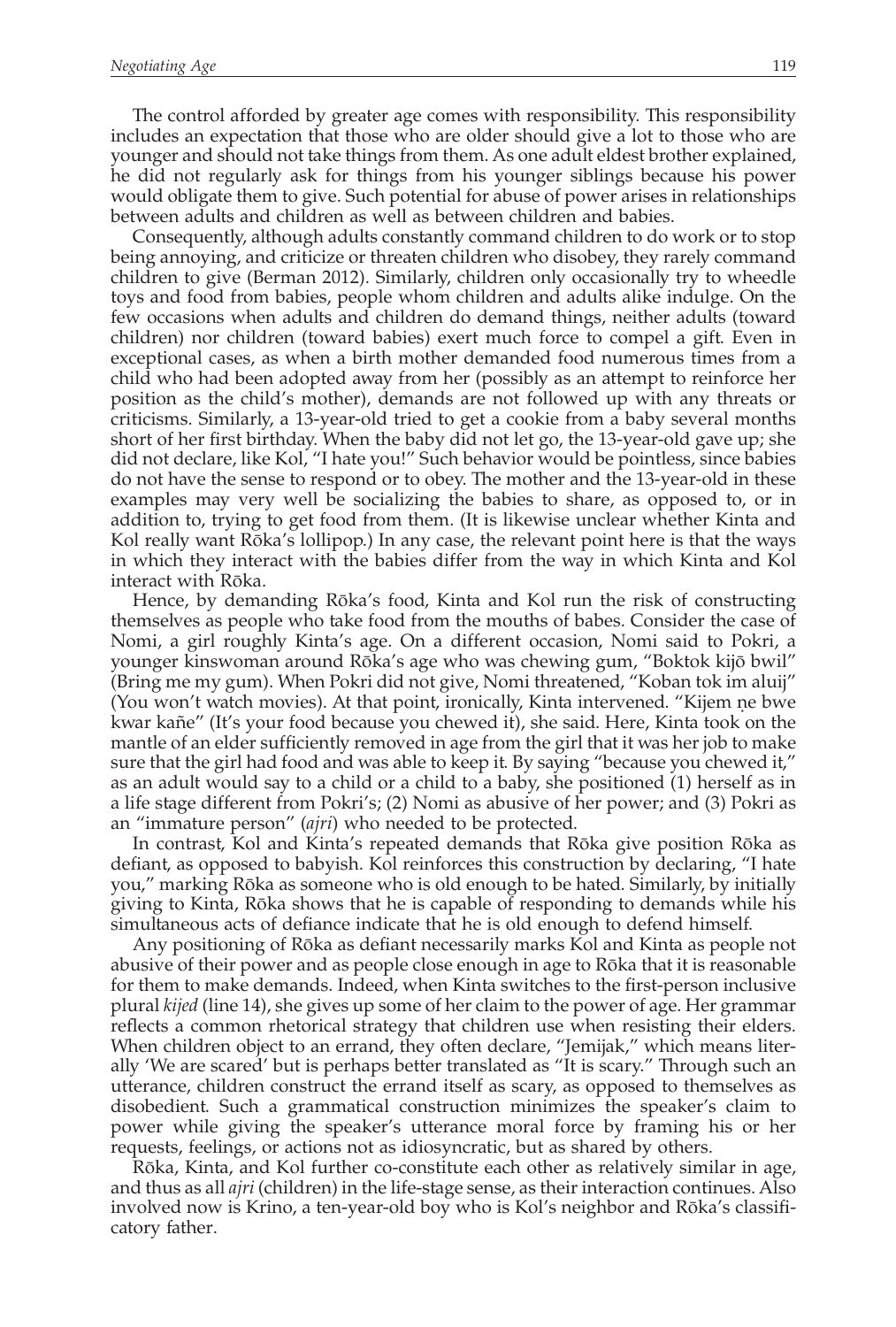| Transcript 1.2 |                                                                                            |                                                                           |
|----------------|--------------------------------------------------------------------------------------------|---------------------------------------------------------------------------|
| 15             | Krino                                                                                      | ĻaRōka ah lelok kijen liKinta                                             |
|                |                                                                                            | Hey, Rōka, give Kinta her food                                            |
| 16             | Kol                                                                                        | [Rōka ah tok kijō]                                                        |
|                |                                                                                            | Rōka, give me my food                                                     |
| 17             | Kinta                                                                                      | [Koban lale eni]                                                          |
|                |                                                                                            | You won't watch us playing tag                                            |
| 18             | Krino                                                                                      | Jab lelok kijen ĻaKol!                                                    |
|                |                                                                                            | Don't give Kol food!                                                      |
| 19             | ((10.4-second pause; another<br>conversation, between other<br>children, is taking place)) |                                                                           |
| 20             | Kinta                                                                                      | LaRōka ah                                                                 |
|                |                                                                                            | Hey, Rōka                                                                 |
| 21             | $((6.4\text{-second pause as the other})$<br>children continue talking))                   |                                                                           |
| 22             | Kinta                                                                                      | LaRōka ah!                                                                |
|                |                                                                                            | Hey, Rōka! ((stretching out her hand for the<br>lollipop)                 |
| 23             | Rōka                                                                                       | [Eñe ippa]                                                                |
|                |                                                                                            | Here it is with me ((brandishing the lollipop in<br>the air))             |
| 24             | Kinta                                                                                      | Ah ñe koboke jimmam enaj mane yok                                         |
|                |                                                                                            | Ah if you take it your grandfather will hit you                           |
| 25             | Kol                                                                                        | Jidik wōt                                                                 |
|                |                                                                                            | Just a little                                                             |
| 26             | Rōka                                                                                       | Ah iban!                                                                  |
|                |                                                                                            | Ah I won't!                                                               |
| 27             |                                                                                            | Iban!                                                                     |
|                |                                                                                            | I won't!                                                                  |
| 28             | Kol                                                                                        | $\left( \ \right)$                                                        |
| 29             | Kinta                                                                                      | Kijō!                                                                     |
|                |                                                                                            | My food!                                                                  |
| 30             | ((other children talking))                                                                 |                                                                           |
| 31             | Kol                                                                                        | Etan bar kain kane?                                                       |
|                |                                                                                            | What is the name of that kind of thing again?                             |
| 32             |                                                                                            | Ah ña kij jidik wōt                                                       |
|                |                                                                                            | Ah I am only going to bite a little off                                   |
| 33             | Krino                                                                                      | ((singing))                                                               |
| 34             | Krino                                                                                      | Letok kijō ļo LaRōka ļo                                                   |
|                |                                                                                            | Rōka, dude, give me my food, dude                                         |
| 35             | Kol                                                                                        | ((changes the subject and yells at some<br>younger children to sit down)) |
| 36             | Child                                                                                      | Ekōk letok kijō                                                           |
|                |                                                                                            | Ugh, give me my food                                                      |
| 37             | Kol                                                                                        | Kwōn baj miin wōt le                                                      |
|                |                                                                                            | Man, you are really stingy                                                |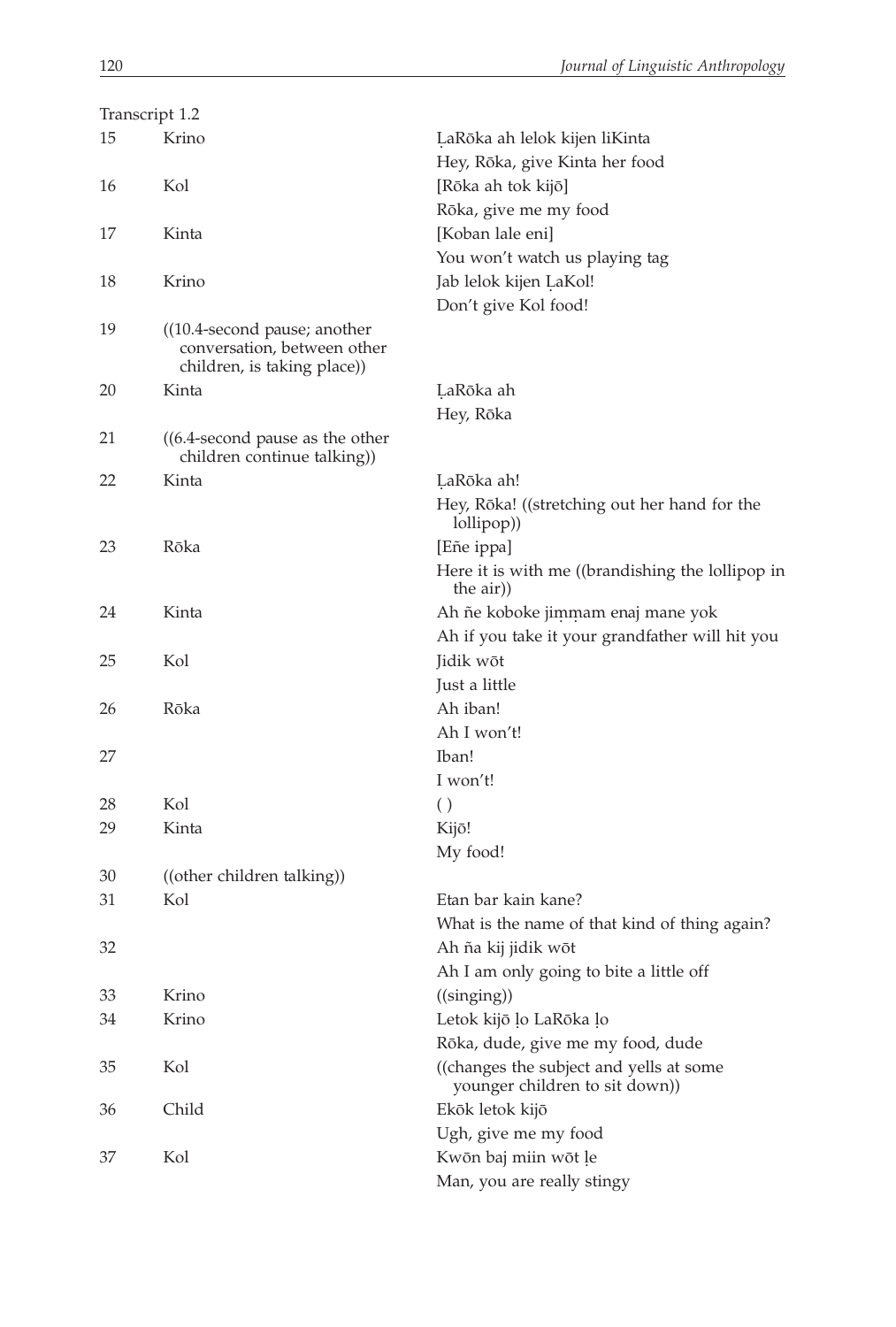Kol and Kinta, joined by others, collectively demand nine times (in addition to four times previously) that Rōka give. This considerable amount of repetition secures the construction of Rōka as defiant, as opposed to babyish/immature, and of Kinta and Kol as young enough for their demands to be reasonable. Kinta's threats do the same thing (lines 17 and 24). Here, she tries to put on the mantle of an elder by imitating adults who regularly threaten disobedient children. But her attempt backfires. First, she issues a threat in response to a failure to give, as opposed to a failure to work. Like Kol's declaration "I hate you," Kinta's threat constructs her as young enough that Rōka has an obligation to give to her. Second, although the "your grandfather will hit you" threat is something that adults might say, the "You won't watch us playing tag" threat is not.

Third, Rōka explicitly defies both Kinta and Kol, thereby marking them both as young enough to be defied, i.e., as non-adults. First, in response to one of Kinta's pleas, Rōka takes conspicuous consumption to a new level by yelling, "Here it is with me" and brandishing his lollipop in the air (line 23). He taunts Kinta (and the other children) by using words and gestures that emphasize his control over his lollipop. Second, after Kinta tries another threat and Kol pleads "Just a little," Rōka raises his voice and declares "I won't! I won't!" (lines 26–27). Before this moment, Rōka had used children's preferred mode of avoiding giving: ignoring demands. Children regularly ignore demands from friends as well as from children more distant in age and from adults, using silence to avoid explicitly presenting themselves as stingy or making a claim to power that could break ties of solidarity with friends or challenge adults' authority (Berman 2012:284–287). I have no examples of friends explicitly refusing each other, as Rōka did, or of children explicitly refusing adults. But children do refuse non-friend children, presumably because they are more willing to risk the social dangers inherent in such behavior. As we have seen, Kol refused—perhaps more politely than Rōka, but no less obviously—to give to numerous other children. On another occasion, ten-year-old Nomi, after spending some minutes resisting her 14-year-old cousin's demand for her bracelet, eventually said, "LiJaki iban kwonaaj aje beñkol e ao" (Jaki, I won't; you are going to share my bracelet). In Nomi's case, as in  $R\bar{o}ka's$  (lines  $26-27$ ), the use of the first-person singular prefix *i* and the negative future-tense form *ban* make their social act—refusing transparent. This speech marks Kinta and Kol (and Jaki) as neither friends nor adults.

Rōka's defiance basically silences Kinta. She makes one last attempt—"My food!" (line 29)—her mild exclamation revealing that she has become more frustrated than she was earlier in the interaction. Then she lets Rōka go. Kol, however, does not leave before making sure that Rōka knows his place. "Man, you are really stingy," he declares (line 37), again positioning himself as older while also marking Rōka as old enough to be criticized. But Rōka keeps his lollipop, his control emblematic of the victory that his refusal has given him in his battle to be recognized as an equal among children.

All three children thus constituted each other as people with whom it is reasonable to struggle, i.e., as peers. When children ask for things or refuse to give to older children, they pull their interlocutors down out of youth or adulthood. Similarly, when children refuse to give to younger children, demand goods from them, or criticize them, they pull their interlocutors up out of the category of babies and "immature people" relative to themselves.

# **Interpretations and Constructions of Immaturity and Childhood**

Through constructing themselves as similar to each other, the three interlocutors also contrast themselves to adults, positioning themselves as immature people (*ajri*) relative to their elders and producing a relationship between their speech and their immaturity. They do so because this struggle involves using four interactive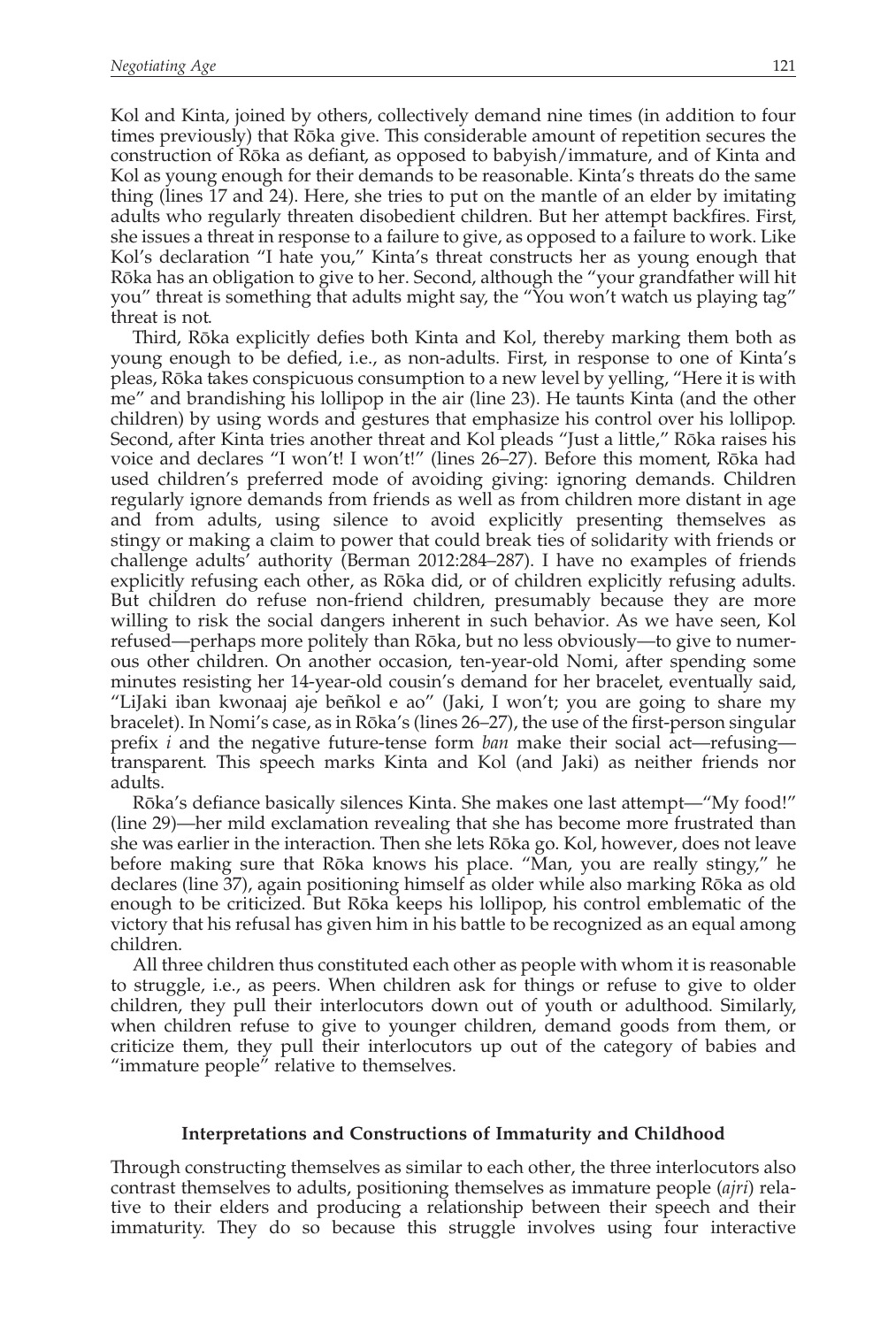strategies—conspicuous consumption, demands, refusals, and direct insults and criticisms—that are absent in adult–adult interactions (Berman 2012).

Although readers may find walking while eating a lollipop unremarkable, such behavior rarely occurs among Marshallese adults. Walking while eating food is explicitly taboo in the RMI, as is eating food in front of others. Adults differ as to whether or not lollipops count as "real" food (and thus as something subject to such taboos). Despite this conceptual disagreement, in practice, unless they are at a party where everyone has one, adults never walk while eating a lollipop where others can see. Among adults, walking while eating is the prototypical act that exemplifies a lack of *a¯liklik*, an emotion that can be roughly translated as shame and that stops adults from engaging in culturally inappropriate behavior (Berman 2012). As a woman explained, "Ak ñe raij mat, kwōj bōk ilo pileij en, kwe āliklik bwe kwe aikuj ba, 'mo¯ña¯!' " (If the rice is cooked, and you are carrying it on a plate, you feel shame [*āliklik*] because you need to say, 'Eat!'). One of my research assistants called Rōka's behavior *kōmmejāje* 'showing off with food' and explained that *kōmmejāje* is specific to children.

Adults also tend to avoid direct and public demands. Since adults generally do not engage in conspicuous consumption and goods are not displayed, demands such as "Give me my food" make little pragmatic sense. Rather, adults ask whether things exist by saying, for example, "Ejjelok lime ke?" (Are there not any limes?). Such<br>utterances have a function similar to "Can you places ness the salt?" and are exist by saying, for example, Effetox lime ket (Are there not any limes.). Such<br>utterances have a function similar to "Can you please pass the salt?" and are obviously requests. Nonetheless, unlike "Give me my food," they give others the space to get out of giving by denying that they have whatever has been requested. Even when goods are visible, as when adults visit a family and find them eating or cooking, adults tend not to make demands as Kinta and Kol did. I once visited an adult friend and found her cooking cinnamon rolls. Due to all the time that I spent observing children, I assumed that saying "Give me my food" was the appropriate way to ask. So I said to my friend, "Letok kijō" (Give me my food.) She immediately scolded me, telling me that such forms of speech are appropriate for children but not for adults. Adults often feel "ashamed to ask" and therefore make private requests, as revealed by a man who protested his elder kinswoman's request for gum with the rhetorical question, "Kajjitōk bwil ak elukkuun bwijin armej ilo ob en?!" (Ask for gum with so many people on the dock?!) Requests can mark one as a lazy person who imposes on others and takes things from them, i.e., someone who is not generous.

Adults also avoid directly refusing to give. I never heard an adult say to another adult, "I won't," nor even something similar to Kol's "This stuff is only for the two of us." I also have no examples of adults ignoring each other's requests as blatantly as Rōka and other children did. Instead, in order to avoid giving, adults "hide" their possessions and "lie" about them. "It is all gone," a man said to a kinsman who asked for tuna; there were four cans of tuna hidden behind the door. Such lies are better than refusing not only because refusing casts a person as stingy, but also because it embarrasses others by implying, as Rōka did, that others are not close enough or powerful enough to merit a gift. Children also lie and hide in order to get out of giving, just as they are frequently generous and share with each other (aspects of children's lives that this article does not highlight). Since they also engage in conspicuous consumption and demands, however, they create situations in which hiding and lying are difficult. It is pragmatically difficult to say, "It is all gone" while eating a lollipop. Moreover, it was Kinta and Kol's insistence that forced Rōka to move from ignoring demands to explicitly refusing to give. Together, children often create situations in which, if they do not give, they have to refuse to do so in ways that adults avoid, further marking themselves as children.

Just as adults avoid damaging their relationships with others through avoiding both refusals and conspicuous consumption, adults also tend to avoid explicitly insulting or threatening each other. Indeed, adults often do not know that others are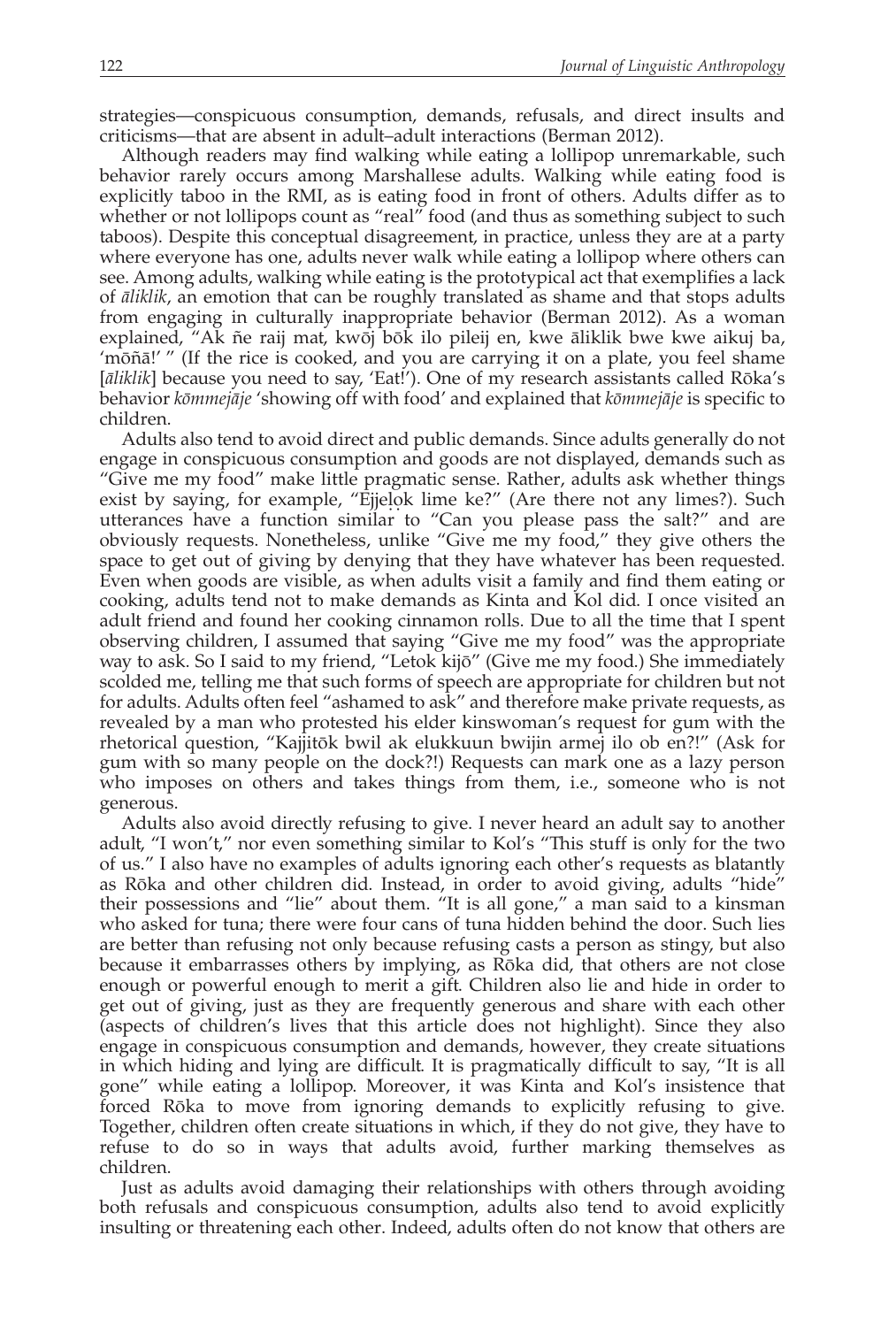angry at them until they hear about it secondhand along the gossip chain (Berman 2012:146–150). Some elders in my host family once commanded me to stop working with a research assistant with whom they were angry. They also told me to avoid telling the research assistant why the work was ending. «We do not say it,» a woman said. Adults avoid direct expressions of criticism because they create open interpersonal conflict and threaten relational ties (see also Arno 1990:146–150; Besnier 1990; Howard 1970; McKellin 1990; White and Watson-Gegeo 1990).

# **Ideologies of Immaturity**

Rōka, Kinta, and Kol's willingness to go on record as having things, refusing, asking, and criticizing when speaking with peers marks them as immature, i.e., as children. Adults often say that very young children "do not think" and "do not know anything." Among the things that young children do not know is the feeling of "shame" (*a¯liklik*) that would lead them to be indirect and deceptive like adults. Children lack shame "because they are children." As one adult said, "Ajri eo edik ejjelok kobban"<br>hāran, Fishus ils kālmānlakien" (Little shildren, there is nothing in their heads shame because they are children. As one addit said, Affr eo eurs effects, Robbarn<br>boran. Ejabwe ilo kōlmānlokien" (Little children, there is nothing in their heads. There is not enough in their brains). Lacking shame, moreover, children feel no inclination to hide their possessions or their words. "Ajri rejjab riab" (Children do not lie), five adults told me in response to my questions about who lies more, children or adults. One man qualified his statement. «Okay, well, they do a little bit. But they do not lie about food.» Consequently, children do things that adults would not, like carrying food around and demanding things from others, because they "do not know" that they should be ashamed of such behavior and "do not know" enough to be capable of indirection or even to find such indirection necessary. Older children, adults generally said, lie better and know more shame than younger ones. But most adults also claimed that even older children have less shame and engage in deception and hiding less frequently than adults.

From a Marshallese adult perspective, growing up is a process of gradually gaining the shame (*āliklik*) and the modes of thinking (*lōmnak*) that eventually compel people<br>the express in indirection on delegation. The difference hat users recurrence abildren the shalle (*athila)* and the modes of thinking (*omitial*) that eventually compet people<br>to engage in indirection and deception. The difference between very young children and adults with respect to relationships among peers is not necessarily that adults give more, but rather that adults conceal their acts of having, not giving, asking, and criticizing, whereas children make those "social acts" transparent (Ochs 1993: 288).

My evidence suggests that adult understandings of childhood are, at least in part, ideologies, the result of interpreting indexical associations between children's immature social status and their speech as iconic (Irvine and Gal 2000). In other words, adults assume that children's speech is a natural and inevitable reflection of their immature nature, as opposed to a historical product of their social status as children. But the deliberateness of even young children's conspicuous consumption; the way in which they manage the form and nature of their refusals and demands depending on the social status of their interlocutors; and their use of criticisms and insults to achieve interactional goals all indicate that their speech and actions are examples not of "not thinking," but of thinking about different things.

Such an argument does not suggest that children's speech is disconnected from development, since ways of using language have both developmental and social origins. It does suggest that the Western scholarly and commonsense association between immaturity and directness is also at least partly ideological. As Platt (1986) has shown, children may produce relatively complex forms prior to relatively less complex ones if the former are socially and pragmatically appropriate. Considering the developmental data that show how children as young as three can deceive and seem to have an equally easy time understanding conventional indirect speech and direct speech (Bara and Bucciarelli 1998; Bernicot and Legros 1987; Polak and Harris 1999; Reeder 1980), there are no obvious developmental reasons for Rōka to say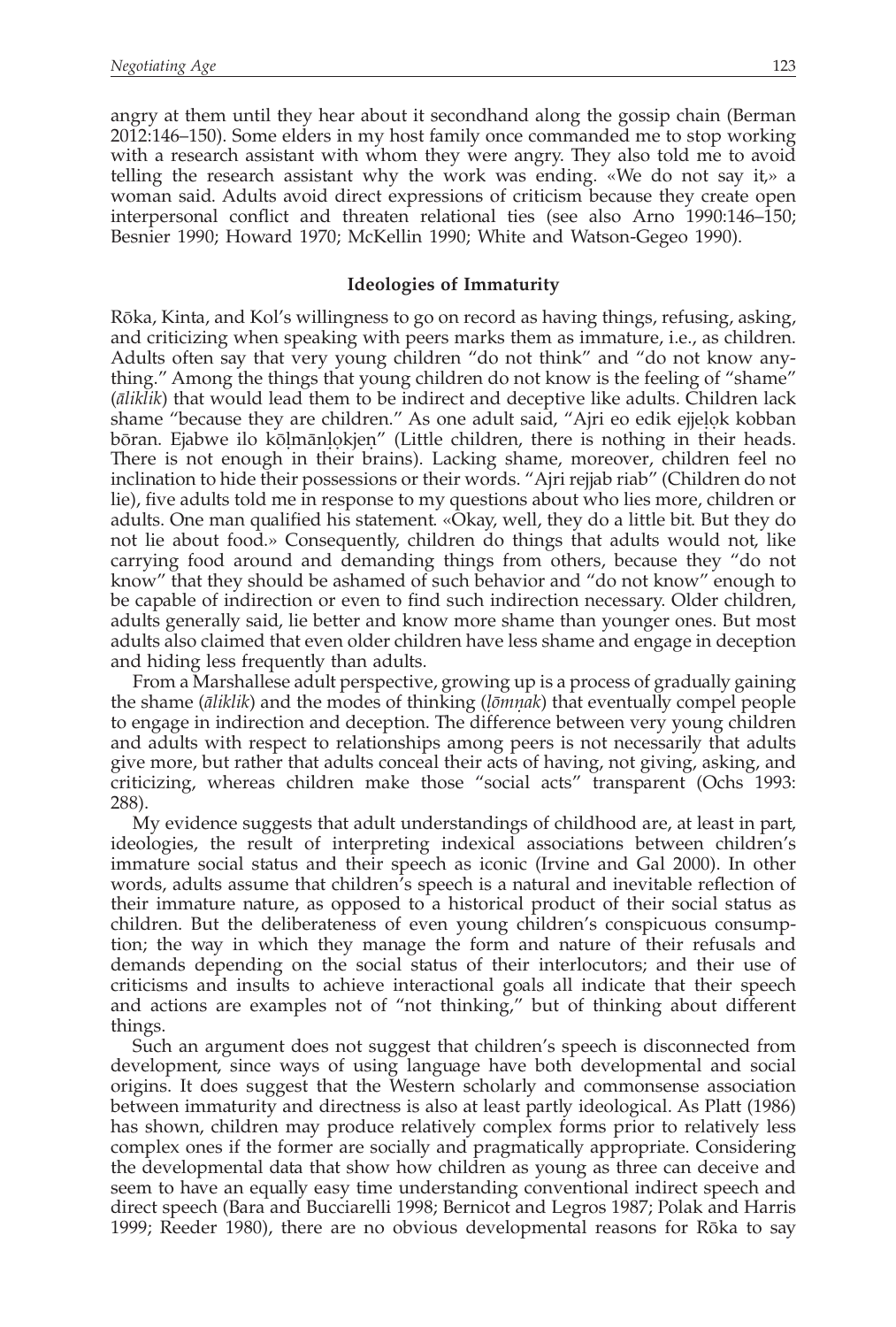"I won't" rather than "It is all gone" (in Marshallese, the latter is one word), nor for Kinta to say, "Give me my food" rather than "Do you have any lollipops?" or even "Can you give me my food?" There are, however, pragmatic and social reasons (Boggs 1978): both the situational constraints produced by conspicuous consumption and the ways in which, in the children's social setting, certain forms of speech index control, authority, and relative age.

It is clear, moreover, that the form of children's speech is not a direct reflection of their feelings, desires, or a supposed inability to hide their possessions. Roka's conspicuous consumption is a display of power and age-based status. The form of Kinta and Kol's demands marks their social relationship with Rōka, as opposed to their overwhelming desire for a lollipop. It is even debatable whether they really wanted to eat a lollipop or simply used it as an excuse to exercise their power or to teach Rōka a lesson (the options are not mutually exclusive). Rōka restrained himself from saying "I won't" for quite a while. Finally, Kol's declaration "I hate you" served as a threat that he *was* going to hate Rōka if Rōka did not give, indicating that this phrase was more connected to his interactional goals than to his feelings (whatever they may have been). By revealing how children's uses of directness can serve as presentations of self—a child's self—these data challenge the ideologically based connections (as mentioned in the introduction) among directness, referential transparency, and immaturity that tend to be assumed in scholarly work.

# **Socializing Immaturity and Producing Life-Course Trajectories**

Such presentations of self must be socialized. It is easy to imagine how the interactions that I have described might serve not only to mark children as immature, but also to socialize children (in conjunction with other interactions) into Marshallese forms of immaturity. Children's struggles for power provide opportunities for younger children both to observe and to participate in behavior marked as immature—two processes that scholars have argued are central mechanisms of socialization (Greenfield and Lave 1982; Lave and Wenger 1991; Rogoff and Paradise 2009).

Children such as Rōka, Kinta, and Kol provide models of child-specific immature behavior for other children (and for Rōka himself) to emulate. Here, I build on language socialization research that reveals the central role that children play in the socialization of other children (Evaldsson 2005; Farris 1991; Goodwin 2006; Goodwin and Kyratzis 2007; Kyratzis 2004; Kyratzis and Ervin-Tripp 1999). In the Marshall Islands, young children constantly see children their age and older walking around with food. A four-year-old boy who paraded around church one day with a bunch of candy in his hand had clearly absorbed the lesson that possessions confer status; his declaration that he had a lot of food, however, revealed that he had not yet learned Rōka's technique of displaying possessions with a deliberate nonchalance. Young children and babies also observe children declaring to each other, "Give me my food" and "I hate you," as well as ignoring such demands to give. Such observations may be part of what leads children, such as one threeyear-old, to declare to his playmate, "I hate you!" For that matter, it was such observations on my own part that initially socialized me into immature modes of speech and led me, as noted previously, to say impolitely to my adult friend, "Give me my food."

Children such as Kinta and Kol also force children such as Rōka to participate in these interactions, thereby learning to negotiate them. On the one hand, Kinta and Kol's demands and criticisms likely teach children such as Rōka that he is now a child and not a baby, that he has obligations to share with other children, and that failing in those obligations can have negative social consequences. By the age of seven or eight, very much aware that not giving to other children is dangerous, children avoid explicitly not giving to friends, although they continue to engage in conspicuous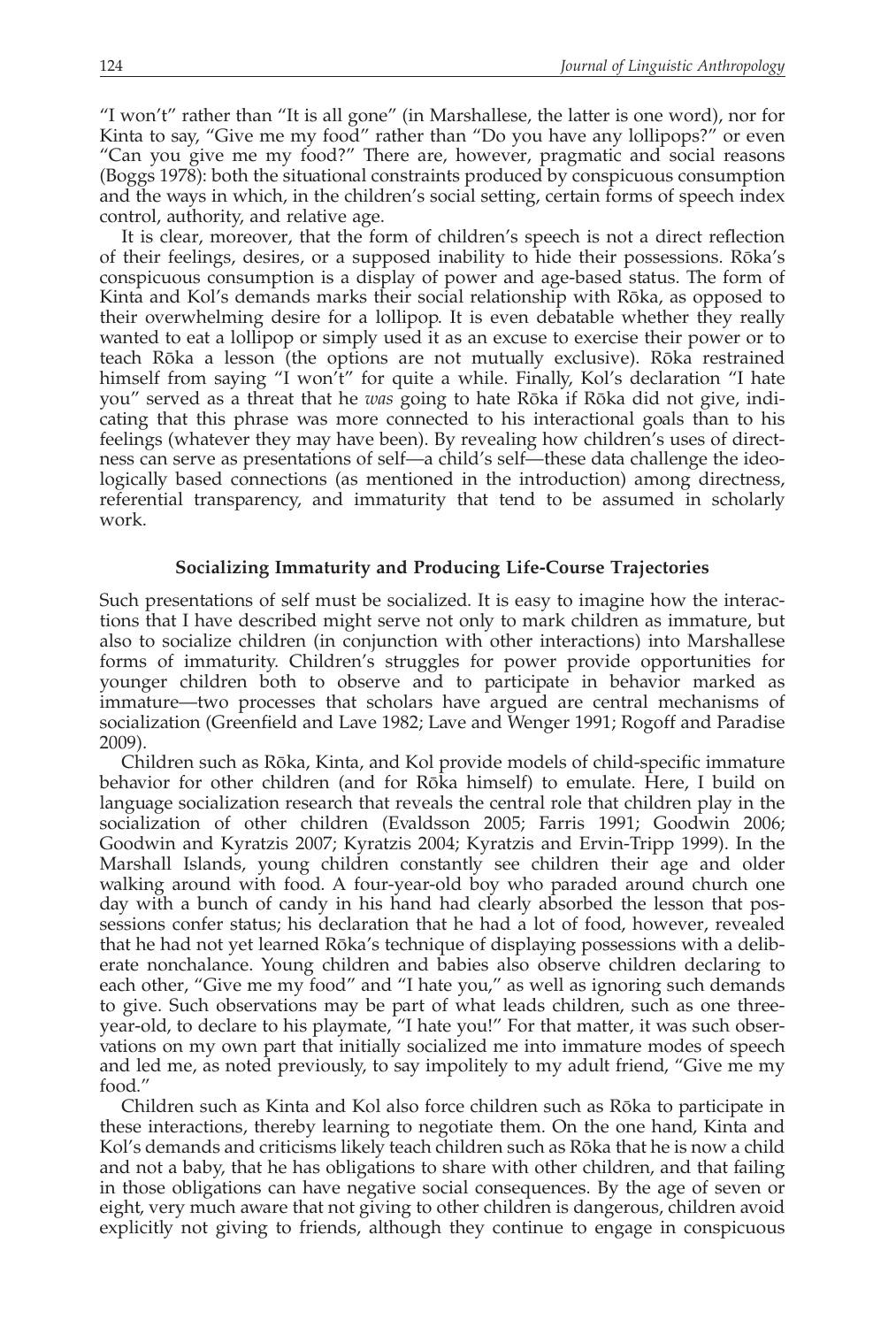consumption, refuse to give to children whom they perceive to be further away in age (like Kol), and may ignore demands from friends. Kol's utterance "You are really stingy" could be seen as an effort to "embarrass" (kajook) Rōka for failing to give. (Although the two words overlap in meaning, *kajook* is different from, and broader than,  $\bar{a}$ *liklik*.) Since adults would not react like Kinta and Kol, these lessons are specific to child–child interactions.

Kinta and Kol's demands and criticisms, as well as Rōka's success at keeping his lollipop, also force all of the children—if they are to maintain power and rank within their children's world—to engage in adult-inappropriate forms of behavior. The fact that children up to their teenage years do not know or understand the word for shame ( $\bar{a}$ *liklik*) (although they do talk about *kajook*), generally do not interpret demands such as "Give me my food" or threats such as "You won't watch us playing tag" as acts of embarrassing others, and regularly discuss their fear of others who do speak like Kinta and Kol indicate that although some shaming may also be going on, children conceive of these negotiations partly or largely as struggles for power. They also explicitly connect power to age. It is children who speak like Kinta and Kol who are seen as older and are feared by others. In fact, younger children frequently talked about Kol as someone whom they particularly feared. Conversely, no one fears children who give in to everyone. Interactions like the one between Kinta, Kol, and Rōka likely put social pressure on children to engage in immature modes of displaying, asking, not-giving, and criticizing.

For the most part, adults do not intervene in these productions of immaturity. Largely unconcerned with affairs among children, adults rarely chastise them for these particular forms of adult-inappropriate behavior so long as children refrain from taking things from babies or making younger children cry (Berman 2012). For the most part, it is children, not adults, who threaten and criticize each other for this behavior. Adults who do intercede may even encourage child-specific behavior. For example, a man who overheard a four-year-old's boasts mildly chastised him, «If you are not going to give me any, do not say that you have a lot.» He encouraged the child not to act like an adult and to hide the food, but—like a child—to simply refrain from talking about it.

These multiple pressures on children—to give in solidarity and to use direct speech to take control of people and possessions—mean that children's behavior is not completely opposed to adults' behavior. The child who boasts about having a lot of candy eventually will display it silently, like Rōka, just as older children eventually stop displaying their goods at all. Rōka's refusal "I won't" differs from Kol's "This stuff is only for the two of us," as Kol both provided a justification for his behavior ("It is too small") and claimed to remove himself and his food from view ("The two of us will eat outside"). (Actually, he stuffed the food into his pocket and did not exit the room.) Rōka's refusal also differs from Nomi's "I won't" in that Nomi added, "You are going to share my bracelet" (i.e., pass it on to some other child, causing both Nomi and Jaki to lose possession of it). Unlike Rōka, Nomi did not just baldly refuse; she added an excuse that justified her refusal to give by framing Jaki as someone who must not be given the requested item because she cannot be trusted to return it. (In practice, children always pass bracelets on to others and rarely return them to the original possessor. In theory, however, the bracelets are supposed to be returned, which is why Nomi's excuse works.)

#### **Conclusions: Socialization and Age**

As Marshallese adults say, there is indeed a life-course trajectory, in the RMI, from not-hiding to hiding. But just as ideologies of child-rearing and child development influence child-rearing practices and children's development (Gaskins 1996; Paugh 2012a), this trajectory may have as much or more to do with how ideologies bring into being that which they represent than with a developmental necessity that children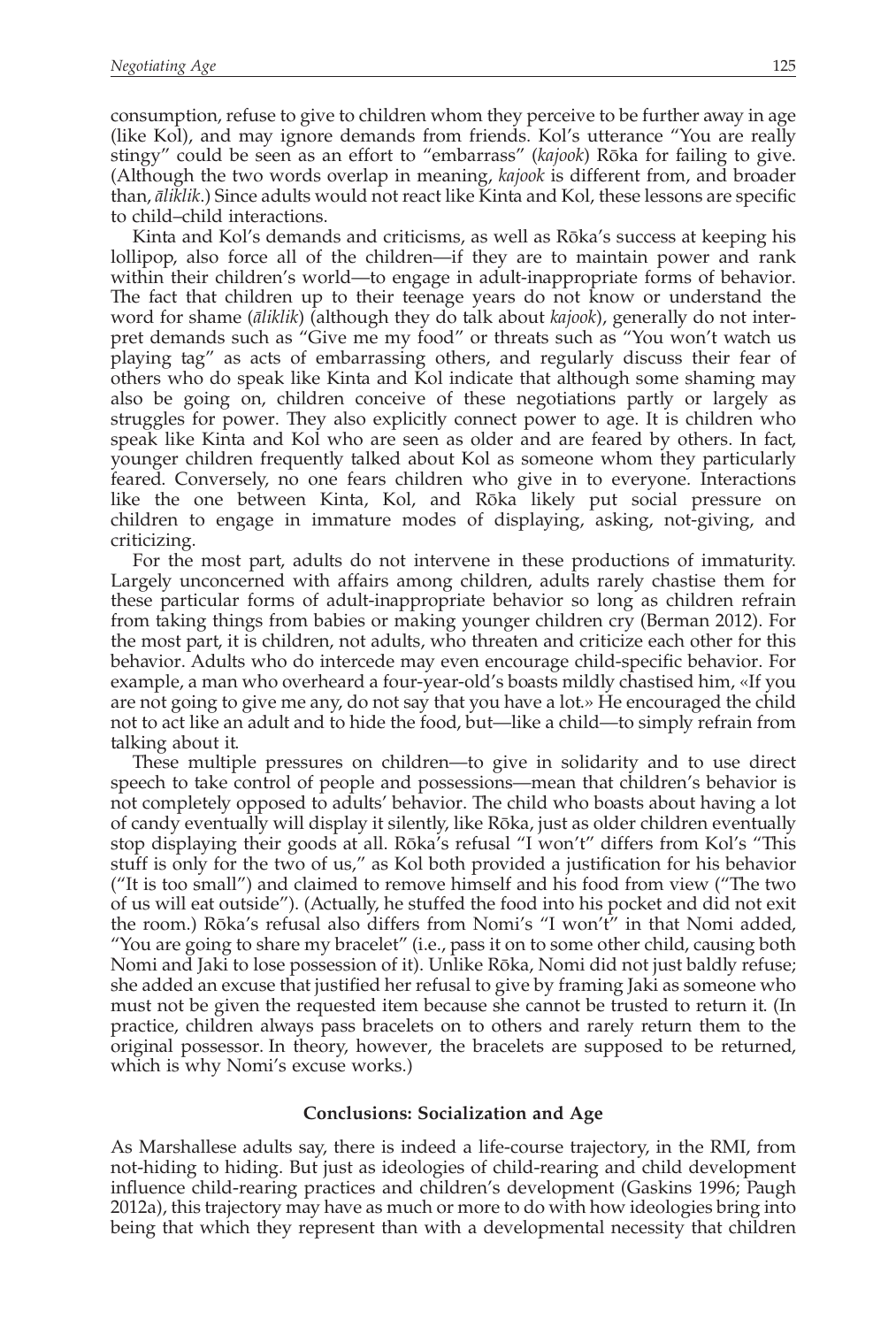reveal their possessions or speak directly before they speak indirectly. It is likely partly through forms of interaction such as that between Roka, Kinta, and Kol that children produce themselves as children and socialize each other into child-specific forms of speech.

Marshallese children's construction of themselves as children hinges on using forms of speech that mark them as different from others: both as mature, relative to babies, and as immature, relative to adults. When children cause babies to take on their modes of communication, they also lead them to take on forms of speech that are inappropriate for adults, socializing them into immaturity. This immaturity, of course, is relative. Babies are immature relative to children just as children are immature relative to adults and younger children are immature relative to older children. Hence, rather than focusing on how children and novices learn "mature" modes of interaction, it may be better to regard the constant and continuous production of age differences as a central mechanism of socialization.

Age is a particularly messy category, as the use of the word *ajri* to mark both a stage of life and a relative-age relationship reveals. If identities are produced through alterity (McNay 2000), it makes sense that the category *ajri*—both when it means 'child' and when it means 'immature person'—is produced through opposition to *rūtto* 'adult/mature person.' But as Mannheim (1952) argues, change over time is continuous even as people perceive it as occurring across sharp breaks. Age, perhaps even more than other categories, is not only constantly changing, but also involves distinctions that emerge at multiple and sometimes minute scales of difference. Such changes and perceptions of differences are produced partly through interactions such as those described here. In negotiating their relative-age relationships with each other, Rōka, Kinta, and Kol also contrast themselves with adults, creating possibilities for ideological interpretations of their speech as immature and thereby constructing themselves as children.

#### **Notes**

*Acknowledgments.* Sincere thanks to John Lucy, Jennifer Cole, Don Kulick, Richard Shweder, Susan Blum, Vittorio Montemaggi, Allison Fasoli, Teofilo Reyes, Jacob Hickman, Trevor Pearce, the editor Paul Garrett, and numerous anonymous reviewers for their many helpful comments on this article. Early versions of parts of this article were presented at the 2011 Michicagoan and the 2012 American Anthropological Association meeting; many thanks to Alaina Lemon and Elinor Ochs for their comments. This research was supported by a Lemelson Foundation Fellowship, a Wenner-Gren Dissertation Fieldwork Grant, a National Science Foundation Doctoral Dissertation Improvement Grant, the University of Chicago, and the University of North Carolina at Charlotte. Writing was supported by a Provost's Dissertation-Year Fellowship at the University of Chicago and a Distinguished Guest Fellowship at the Notre Dame Institute for Advanced Study.

1. Rōka's mother claimed that he was five or six. In my experience, parents were often incorrect by up to three years when they estimated their children's chronological age.

2. Text in guillemets («. . .») represents an utterance that I did not record, but wrote down, either at the moment of its occurrence or later on, in my fieldnotes. Text in regular quotation marks (". . .") represents material that I recorded and transcribed. (In some cases, such material is presented here in English translation.) I translated most transcripts myself, but worked with bilingual Marshallese–English speakers on portions of some transcripts.

3. The Marshallese call their language *kajin Majel* 'the language of Marshall.' Prior to colonization, they had no single name for their culture, language, or people (Walsh 2003:127).

4. Power also comes from inherited rank, achieved rank in the new monetary and political economy, and position in the church (Berman 2012; Walsh 2003).

- 5. Transcription conventions:
	- ( ) Undecipherable speech
	- [ ] Overlapping speech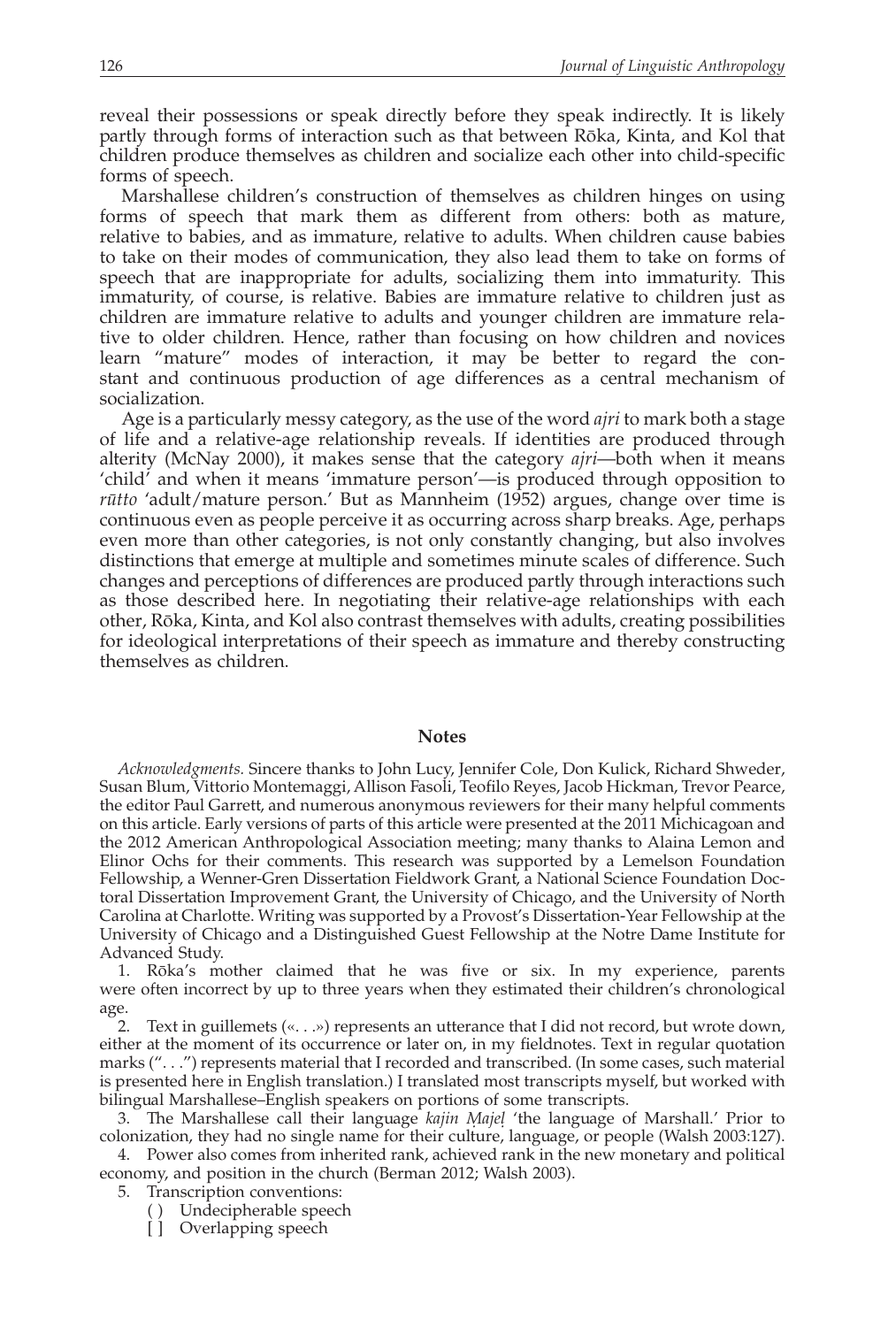# **References**

Alanen, Leena

2014 Childhood and Intergenerationality: Toward an Intergenerational Perspective on Child Well-Being. *In* Handbook of Child Well-Being: Theories, Methods, and Policies in Global Perspective. A. Ben-Arieh, F. Casas, I. Frones, and J. Korbin, eds. Pp. 131–160. Dordrecht: Springer.

Arno, Andrew

1990 Disentangling Indirectly: The Joking Debate in Fijian Social Control. *In* Disentangling: Conflict Discourse in Pacific Societies. K. Watson-Gegeo and G. White, eds. Pp. 241–289. Stanford: Stanford University Press.

Bara, Bruno, and Monica Bucciarelli

1998 Language in Context: The Emergence of Pragmatic Competence. *In* Cognition & Context. A.C. Quelhas and F. Pereira, eds. Pp. 312–345. Lisbon: Instituto Superior de Psicologia Aplicada.

Barker, Holly

2004 Bravo for the Marshallese: Regaining Control in a Post-Nuclear, Post-Colonial World. Belmont, CA: Cengage Learning.

Barlow, Kathleen

2010 Sharing Food, Sharing Values: Mothering and Empathy in Murik Society. Ethos 38(4):339–353.

Berman, Elise

2011 The Irony of Immaturity: K'iche' Children as Mediators and Buffers in Adult Social Interactions. Childhood:274–288.

2012 Children Have Nothing to Hide: Deception, Age, and Avoiding Giving in the Marshall Islands. Ph.D. dissertation, University of Chicago.

2013 Passive First-Person Recordings: A New Way to Study Children. Anthropology of Childhood and Youth Interest Group Newsletter 5(1):3–4.

Bernicot, Josi, and Suzanne Legros

1987 Direct and Indirect Directives: What Do Young Children Understand? Journal of Experimental Child Psychology 43:346–358.

Besnier, Niko

1990 Conflict Management, Gossip, and Affective Meaning on Nukulaelae. *In* Disentangling: Conflict Discourse in Pacific Societies. K. Watson-Gegeo and G. White, eds. Pp. 290–334. Stanford: Stanford University Press.

Blum-Kulka, Shoshana

1997 Dinner Talk: Cultural Patterns of Sociability and Socialization in Family Discourse. Mahwah, NJ: Lawrence Erlbaum.

Boggs, Stephen

1978 The Development of Verbal Disputing in Part-Hawaiian Children. Language in Society 7(3):325–344.

1985 Speaking, Relation, and Learning: A Study of Hawaiian Children at Home and at School. Trenton, NJ: Apex Publishing.

Bosco, Francesca, and Monica Bucciarelli

2008 Simple and Complex Deceits and Ironies. Journal of Pragmatics 40:583– 607.

Bourdieu, Pierre

1984 Distinction: A Social Critique of the Judgment of Taste. Cambridge, MA: Harvard University Press.

Bousfield, Derek, and Miriam Locher

2008 Impoliteness in Language: Studies on Its Interplay with Power in Theory and Practice. Berlin: Walter de Gruyter.

Briggs, Charles, ed.

1996 Disorderly Discourse: Narrative, Conflict, and Inequality. Oxford: Oxford University Press.

Briggs, Jean

1998 Inuit Morality Play: The Emotional Education of a Three-Year-Old. New Haven: Yale University Press.

Brison, Karen

1999 Hierarchy in the World of Fijian Children. Ethnology 38(2):97–119.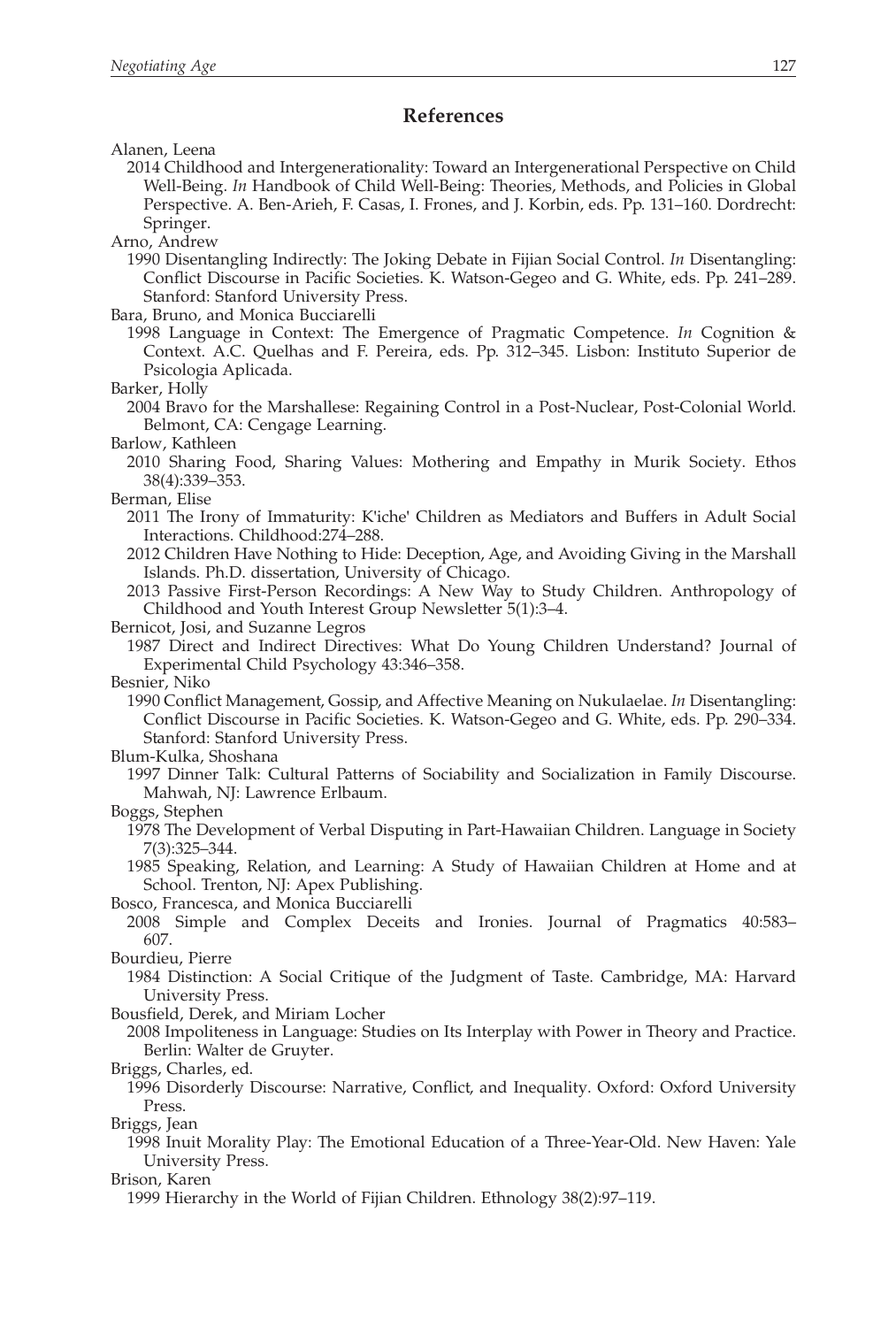Brown, Penelope, and Stephen Levinson

1987 Politeness: Some Universals in Language Usage. Cambridge: Cambridge University Press.

Burdelski, Matthew

2012 Language Socialization and Politeness Routines. *In* The Handbook of Language Socialization. A. Duranti, E. Ochs, and B. Schieffelin, eds. Pp. 275–295. Chichester, UK: Wiley-Blackwell.

Carr, E. Summerson

2010 Scripting Addiction: The Politics of Therapeutic Talk and American Sobriety. Princeton: Princeton University Press.

Carucci, Laurence

1985 Concepts of Maturing and Dying in the 'Middle of Heaven.' *In* Aging and Its Transformations: Moving toward Death in Pacific Societies. D.A. Counts and D.R. Counts, eds. Pp. 107–129. Pittsburgh: University of Pittsburgh Press.

Cicourel, Aaron

1972 Basic and Nonbasic Rules in the Negotiation of Status and Role. *In* Patterns of Communicative Behavior. H. Dreitzel, ed. Pp. 4–45. New York: Macmillan.

Clancy, Patricia

1986 The Acquisition of Communicative Style in Japanese. *In* Language Socialization across Cultures. B. Schieffelin and E. Ochs, eds. Pp. 213–250. Cambridge: Cambridge University Press.

Corsaro, William, and Thomas Rizzo

1990 Disputes in the Peer Culture of American and Italian Nursery-School Children. *In* Conflict Talk: Sociolinguistic Investigations of Arguments in Conversation. A. Grimshaw, ed. Pp. 21–66. Cambridge: Cambridge University Press.

Coupland, Nikolas

2004 Age in Social and Sociolinguistic Theory. *In* Handbook of Communication and Aging Research. J. Nussbaum, ed. Pp. 69–90. Mahwah, NJ: Lawrence Erlbaum.

Danby, Susan, and Maryanne Theobald, eds.

2012 Disputes in Everyday Life: Social and Moral Orders of Children and Young People. Bingley, UK: Emerald.

Danziger, Eve

2010 On Trying and Lying: Cultural Configurations of the Gricean Maxim of Quality. Intercultural Pragmatics 7(2):199–219.

de León, Lourdes

2007 Parallelism, Metalinguistic Play, and the Interactive Emergence of Zinacantec Mayan Siblings' Culture. Research on Language and Social Interaction 40(4):405–436.

Demuth, Katherine

1986 Prompting Routines in the Language Socialization of Basotho Children. *In* Language Socialization across Cultures. B. Schieffelin and E. Ochs, eds. Pp. 51–79. Cambridge: Cambridge University Press.

Du Bois, John

1993 Meaning without Intention: Lessons from Divination. *In* Responsibility and Evidence in Oral Discourse. J. Hill and J. Irvine, eds. Pp. 48–71. Cambridge: Cambridge University Press.

Duranti, Alessandro

1988 Intentions, Language, and Social Action in a Samoan Context. Journal of Pragmatics 12(1):13–33.

Duranti, Alessandro, Elinor Ochs, and Bambi Schieffelin

2012 The Handbook of Language Socialization. Chichester, UK: Wiley-Blackwell.

Eckert, Penelope

1998 Age as a Sociolinguistic Variable. *In* The Handbook of Sociolinguistics. F. Coulmas, ed. Pp. 151–167. Malden, MA: Blackwell.

Evaldsson, Ann-Carita

2005 Staging Insults and Mobilizing Categories in a Multiethnic Peer Group. Discourse & Society 16(6):763–786.

Farris, Catherine

1991 The Gender of Child Discourse: Same-Sex Peer Socialization through Language Use in a Taiwanese Preschool. Journal of Linguistic Anthropology 1(2):198–224.

Field, Margaret

2001 Triadic Directives in Navajo Language Socialization. Language in Society 30(2):249–263.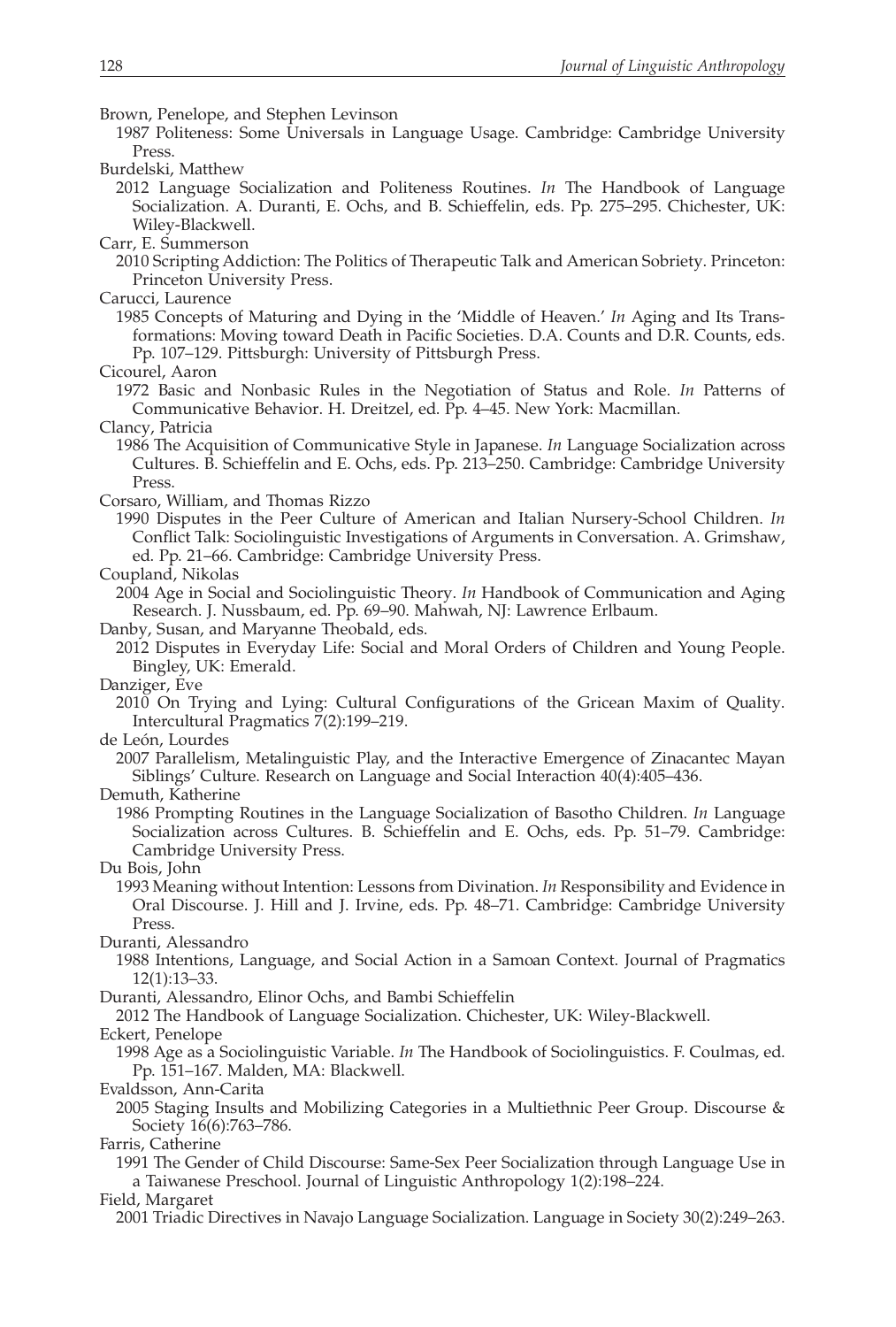Gallimore, Ronald, Joan Boggs, and Cathie Jordan

1974 Culture, Behavior, and Education: A Study of Hawaiian-Americans. Beverly Hills: Sage. Garrett, Paul

2005 What a Language is Good for: Language Socialization, Language Shift, and the Persistence of Code-Specific Genres in St. Lucia. Language in Society 34(3):327–361.

2007 Language Socialization and the (Re)production of Bilingual Subjectivities. *In* Bilingualism: A Social Approach. M. Heller, ed. Pp. 233–256. Houndmills, UK: Palgrave Macmillan. Gaskins, Suzanne

1996 How Mayan Parental Theories Come into Play. *In* Parents' Cultural Belief Systems. S. Harkness and C. Super, eds. Pp. 345–363. New York: Guilford.

Gibbs, Raymond

1994 The Poetics of Mind: Figurative Thought, Language, and Understanding. Cambridge: Cambridge University Press.

Giora, Rachel, Ofer Fein, and Tamir Schwartz

1998 Irony: Grade Salience and Indirect Negation. Metaphor and Symbol 13(2):83– 101.

Gleason, Jean Berko

1980 The Acquisition of Social Speech: Routines and Politeness Formulas. *In* Language: Social and Psychological Perspectives. H. Giles, W.P. Robinson, and P.M. Smith, eds. Oxford: Pergamon.

Goffman, Erving

1959 The Presentation of Self in Everyday Life. New York: Doubleday.

1967 Interaction Ritual. New York: Anchor Books.

Goodwin, Marjorie

1990 He-Said-She-Said: Talk as Social Organization among Black Children. Bloomington: Indiana University Press.

2006 The Hidden Life of Girls: Games of Stance, Status, and Exclusion. Malden, MA: Blackwell.

Goodwin, Marjorie, and H. Samy Alim

2010 "Whatever (Neck Roll, Eye Roll, Teeth Suck)": The Situated Coproduction of Social Categories and Identities through Stancetaking and Transmodal Stylization. Journal of Linguistic Anthropology 20(1):179–194.

Goodwin, Marjorie, and Amy Kyratzis

2007 Children Socializing Children: Practices for Negotiating the Social Order among Peers. Research on Language and Social Interaction 40(4):1–11.

2012 Peer Language Socialization. *In* The Handbook of Language Socialization. A. Duranti, E. Ochs, and B. Schieffelin, eds. Pp. 365–390. Chichester, UK: Wiley-Blackwell.

Greenfield, Patricia, and Jean Lave

1982 Cognitive Aspects of Informal Education. *In* Cultural Perspectives on Child Development. D. Wagner and H. Stevenson, eds. Pp. 181–207. San Francisco: W. H. Freeman.

Grice, H. P.

1989 Studies in the Way of Words. Cambridge, MA: Harvard University Press.

Heath, Shirley Brice

1983 Ways with Words: Language, Life and Work in Communities and Classrooms. Cambridge: Cambridge University Press.

Hezel, Francis

1983 The First Taint of Civilization: A History of the Caroline and Marshall Islands in Pre-Colonial Days, 1521–1885. Honolulu: University of Hawai'i Press.

2001 The New Shape of Old Island Cultures: A Half Century of Social Change in Micronesia. Honolulu: University of Hawai'i Press.

Howard, Alan

1970 Learning to Be Rotuman: Enculturation in the South Pacific. New York: Teachers College Press.

Howard, Kathryn

2007 Kinterm Usage and Hierarchy in Thai Children's Peer Groups. Journal of Linguistic Anthropology 17(2):204–230.

2012 Language Socialization and Hierarchy. *In* The Handbook of Language Socialization. A. Duranti, E. Ochs, and B. Schieffelin, eds. Pp. 341–364. Malden, MA: Wiley-Blackwell.

Irvine, Judith, and Susan Gal

2000 Language Ideology and Linguistic Differentiation. *In* Regimes of Language: Ideologies,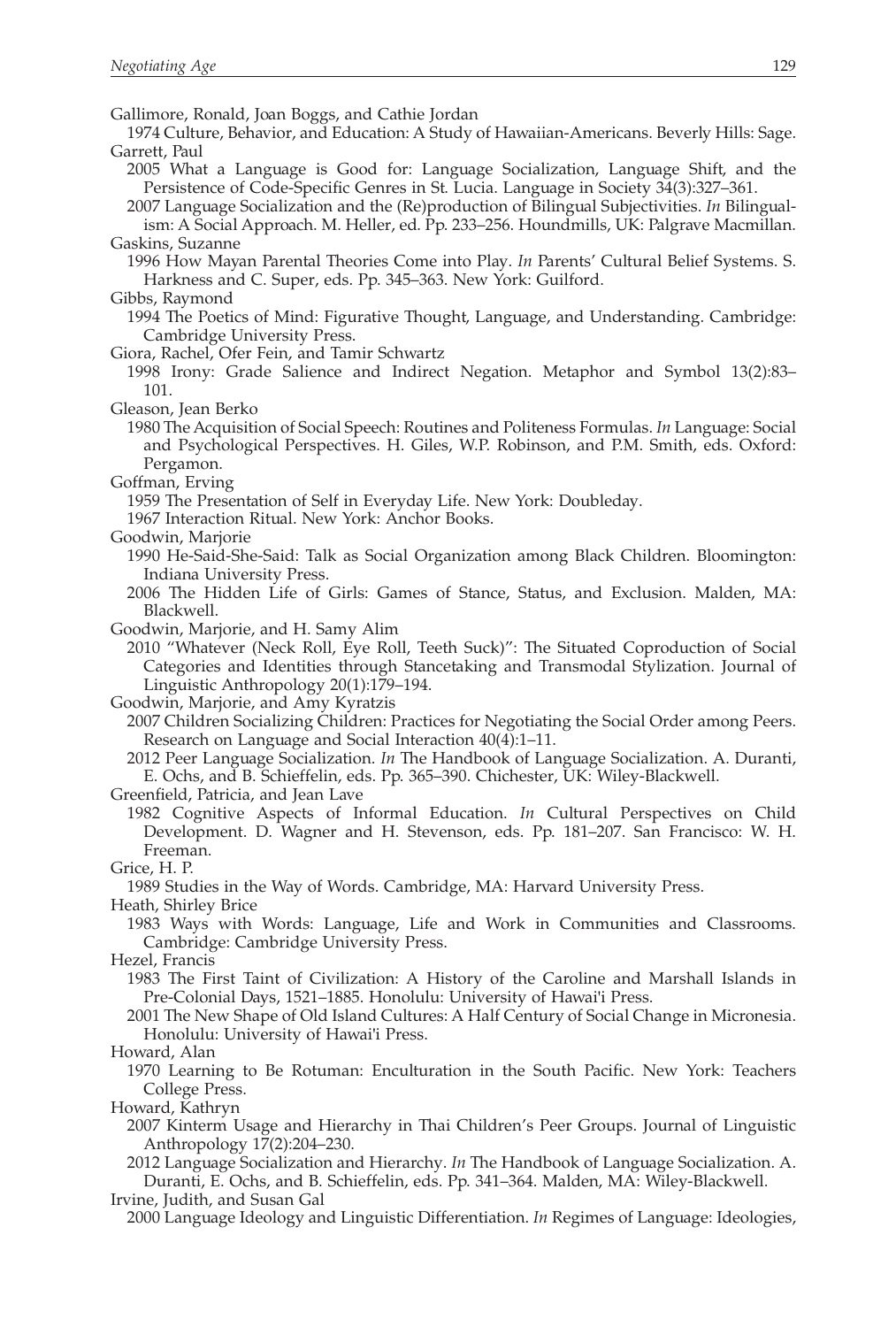Polities, and Identities. P. Kroskrity, ed. Pp. 35–83. Santa Fe, NM: School of American Research Press. James, Allison, and Alan Prout 1990 Constructing and Reconstructing Childhood. London: Falmer. Katriel, Tamar 1987 "Bexibudim!" Ritualized Sharing among Israeli Children. Language in Society 16(3):305–320. Keane, Webb 2002 Sincerity, "Modernity," and the Protestants. Cultural Anthropology 17(1):65–92. Keating, Elizabeth 2000 Moments of Hierarchy: Constructing Social Stratification by Means of Language, Food, Space, and the Body in Pohnpei, Micronesia. American Anthropologist 102(2):303– 320. Kiesling, Scott 2010 Rethinking Indirection in Interaction. Pragmatic 42(2):279–353. Kulick, Don 1992 Language Shift and Cultural Reproduction: Socialization, Self, and Syncretism in a Papua New Guinean Village. Cambridge: Cambridge University Press. 1993 Speaking as a Woman: Structure and Gender in Domestic Arguments in a New Guinea Village. Cultural Anthropology 8(4):510–541. Kyratzis, Amy 2004 Talk and Interaction among Children and the Co-Construction of Peer Groups and Peer Culture. Annual Review of Anthropology 33:625–649. Kyratzis, Amy, and Susan Ervin-Tripp 1999 The Development of Discourse Markers in Peer Interactions. Journal of Pragmatics 31(10):1321–1338. Lancy, David 2008 The Anthropology of Childhood: Cherubs, Chattels, and Changelings. Cambridge: Cambridge University Press. Lave, Jean, and Etienne Wenger 1991 Situated Learning: Legitimate Peripheral Participation. Cambridge: Cambridge University Press. Lein, Laura, and Donald Brenneis 1978 Children's Disputes in Three Speech Communities. Language in Society 7(3):299– 323. LeVine, Robert 2007 Ethnographic Studies of Childhood: A Historical Overview. American Anthropologist 109(2):247–260. Mannheim, Karl 1952 The Problem of Generations. *In* Essays on the Sociology of Knowledge. Pp. 276–320. London: Routledge and Kegan Paul. Mauss, Marcel 1990[1950] The Gift: The Forms and Reason for Exchange in Archaic Societies. New York: Norton. McKellin, William 1990 Allegory and Inference: Intentional Ambiguity in Managalese Negotiations. *In* Disentangling: Conflict Discourse in Pacific Societies. K. Watson-Gegeo and G. White, eds. Stanford: Stanford University Press. McNay, Lois 2000 Gender and Agency: Reconfiguring the Subject in Feminist and Social Theory. Cambridge: Polity. Mead, Margaret 1928 Coming of Age in Samoa: A Psychological Study of Primitive Youth for Western Civilization. New York: Blue Ribbon. Meek, Barbra 2007 Respecting the Language of Elders: Ideological Shift and Linguistic Discontinuity in a Northern Athapascan Community. Journal of Linguistic Anthropology 17(1):23– 43. Morton, Helen

1996 Becoming Tongan: An Ethnography of Childhood. Honolulu: University of Hawai'i Press.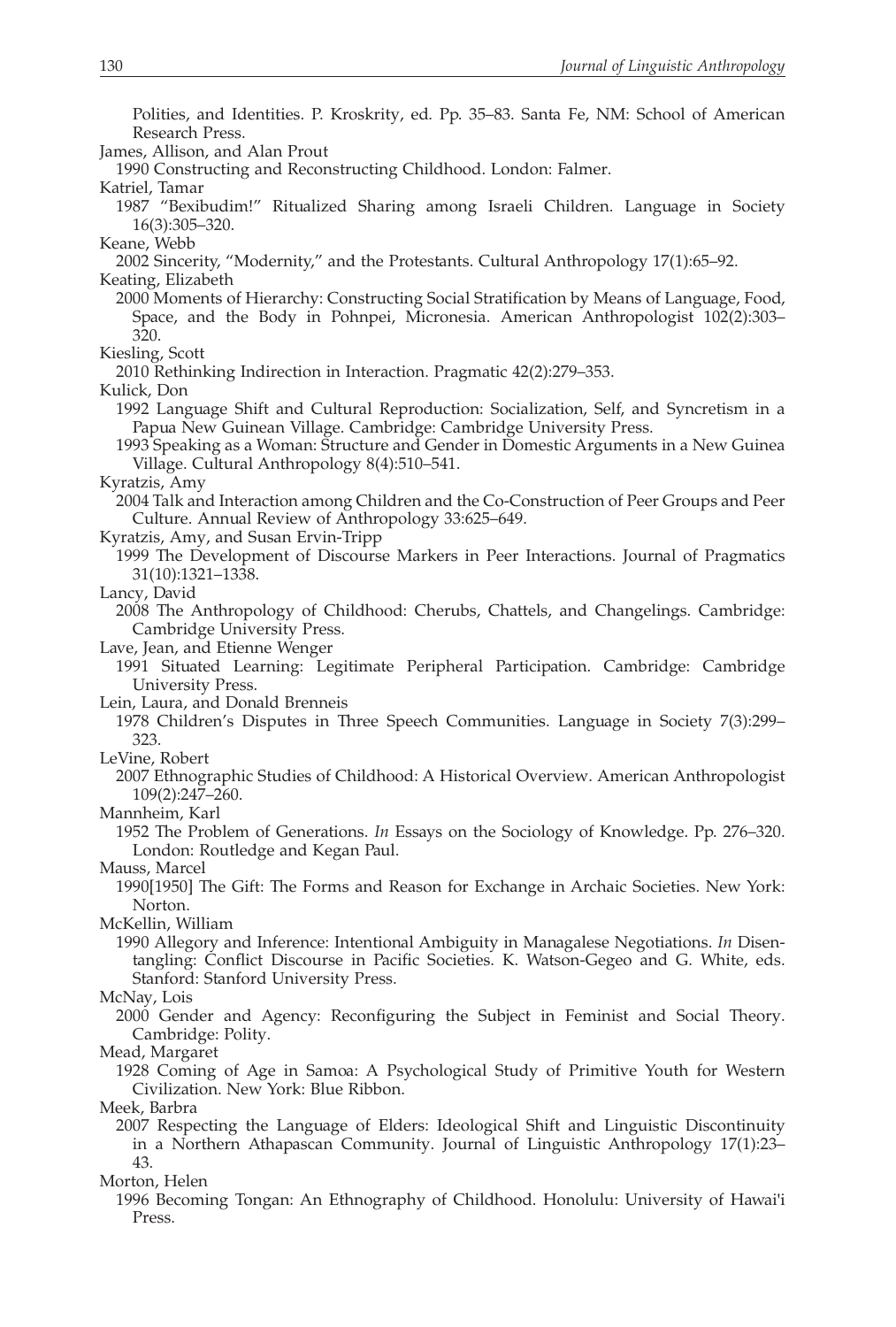Niedenthal, Jack

2001 For the Good of Mankind: A History of the People of Bikini and Their Islands. Majuro, Marshall Islands: Bravo Publishers.

Ochs, Elinor

1988 Culture and Language Development: Language Acquisition and Language Socialization in a Samoan Village. Cambridge: Cambridge University Press.

1993 Constructing Social Identity: A Language Socialization Perspective. Language and Social Interaction 26(3):287–306.

Ochs, Elinor, and Bambi Schieffelin

2012 The Theory of Language Socialization. *In* The Handbook of Language Socialization. A.

Duranti, E. Ochs, and B. Schieffelin, eds. Pp. 1–21. Chichester, UK: Wiley-Blackwell. Pagliai, Valentina

2010a Introduction: Performing Disputes. Journal of Linguistic Anthropology 20(1):63–71. Pagliai, Valentina, ed.

2010b Special Issue: Performing Disputes: Cooperation and Conflict in Argumentative Language. Journal of Linguistic Anthropology 20(1):63–214.

Park, Eunjin

2006 Grandparents, Grandchildren, and Heritage Language Use in Korean. *In* Heritage Language Development: Focus on East Asian Immigrants. K. Kondo-Brown, ed. Pp. 57–86. Amsterdam: John Benjamins.

Paugh, Amy

2012a Local Theories of Child Rearing. *In* The Handbook of Language Socialization. A. Duranti, E. Ochs, and B. Schieffelin, eds. Chichester, UK: Wiley-Blackwell.

2012b Playing with Languages: Children and Change in a Caribbean Village. New York: Berghahn.

Peterson, Glenn

1999 Politics in Postwar Micronesia. *In* American Anthropology in Micronesia: An Assessment. R. Kiste and M. Marshall, eds. Pp. 145–223. Honolulu: University of Hawai'i Press. Platt, Martha

1986 Social Norms and Lexical Acquisition: A Study of Deictic Verbs in Samoan Child Language. *In* Language Socialization across Cultures. B. Schieffelin and E. Ochs, eds. Pp. 127–152. Cambridge: Cambridge University Press.

Polak, Alan, and Paul Harris

1999 Deception by Young Children Following Noncompliance. Developmental Psychology 35(2):561–568.

Pollio, Howard, et al.

1977 Psychology and the Poetics of Growth: Figurative Language in Psychology, Psychotherapy, and Education. Hillsdale, NJ: Erlbaum.

Prinz, Philip

1983 The Development of Idiomatic Meaning in Children. Language and Speech 26(3): 263–272.

Reeder, Kenneth

1980 The Emergence of Illocutionary Skills. Journal of Child Language 7:13–28.

Reynolds, Jennifer

2008 Socializing *Puros Pericos* (Little Parrots): The Negotiation of Respect and Responsibility in Antonero Mayan Sibling and Peer Networks. Journal of Linguistic Anthropology 18(1):82–107.

Rizzo, Thomas

1992 The Role of Conflict in Children's Friendship Development. New Directions for Child Development 58(Winter):93–111.

Rogoff, Barbara, and Ruth Paradise

2009 Side by Side: Learning by Observing and Pitching in. Ethos 37(1):102–138.

Rosaldo, Michelle

1982 The Things We Do with Words: Ilongot Speech Acts and Speech Act Theory in Philosophy. Language in Society 11(2):203–237.

Rudiak-Gould, Peter

2010 Being Marshallese and Christian: A Case of Multiple Contradictory Beliefs. Culture and Religion 11(1):69–87.

Sahlins, Marshall

1963 Poor Man, Rich Man, Big-Man, Chief: Political Types in Melanesia and Polynesia. Comparative Studies in Society and History 5(3):285–303.